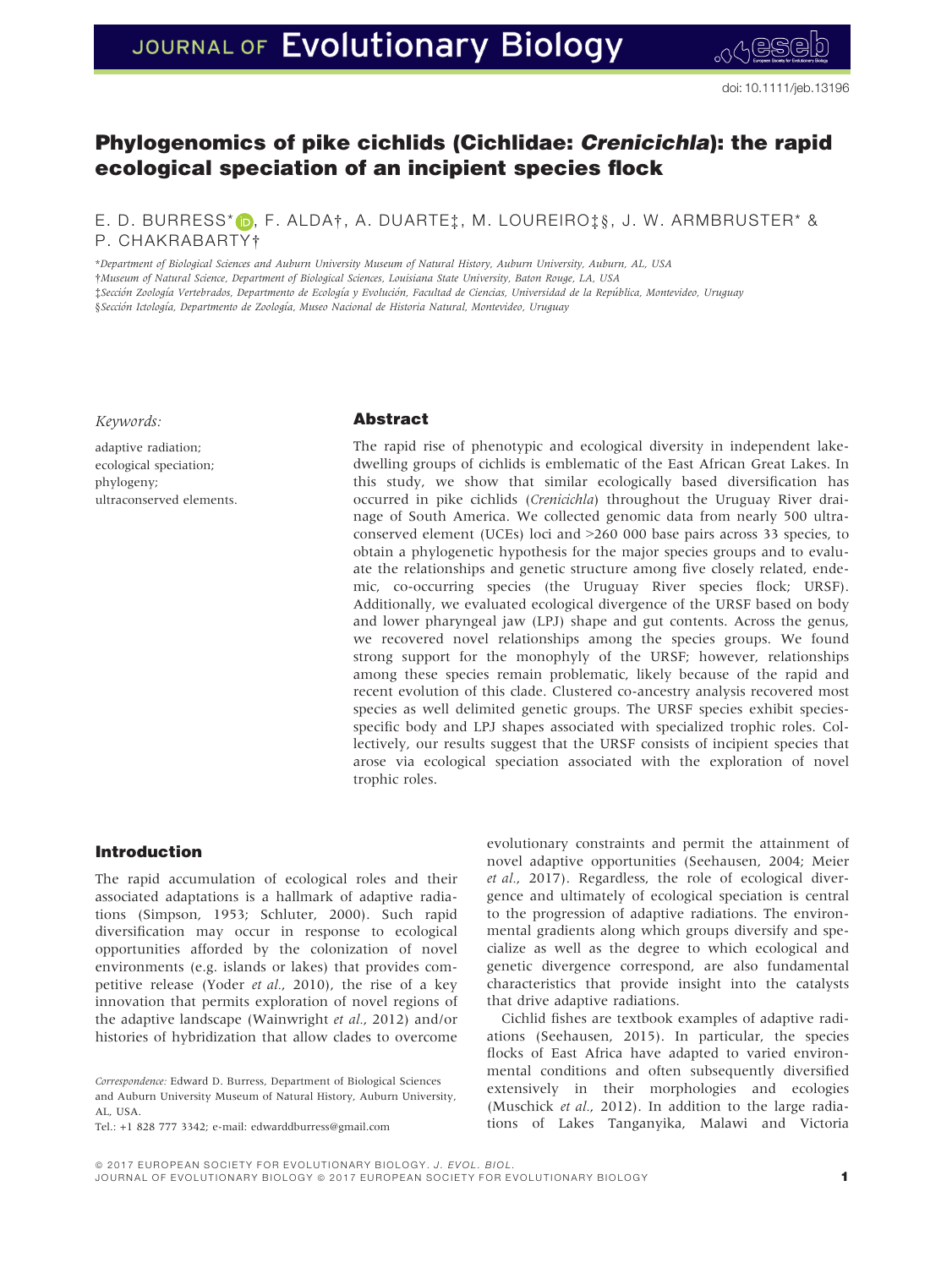(Wagner et al., 2012), smaller lacustrine radiations also exhibit ecological diversification throughout small African and Middle American lakes (Schliewen et al., 2001; Barluenga et al., 2006; Elmer et al., 2014; Martin et al., 2015; Ford et al., 2016).

Cichlid radiations exhibit common themes such as specialization along the benthic-to-pelagic habitat axis, soft-bodied-to-hard-shelled prey axis and rapid transitions to herbivory (reviewed in Burress, 2015). Rapid accumulation of ecological roles during cichlid adaptive radiations has conspicuously occurred frequently in lakes and more rarely rivers, which may be due to intrinsic differences in the opportunities afforded by those environments (Seehausen, 2015). For example, river assemblages are generally immigration-assembled such that co-occurring species often represent disparate lineages rather than monophyletic groups (i.e. speciation-assembled), which is common within lakes (Seehausen, 2015). The unstable and unpredictable environmental conditions provided by rivers may favour the evolution of omnivory rather than specialization (Jepsen & Winemiller, 2002), perhaps due to reduced need for the evolution of accommodative processes such as niche partitioning (Grossman et al., 1982), which may act as initial sources of diversifying selection (Shafer & Wolf, 2013). Additionally, many ecomorphs observed in lakes may be implausible evolutionary results in rivers due to niches that are uncommon or temporally unstable in fluctuating environments (Seehausen, 2015).

Cichlids either colonized South America via trans-Atlantic dispersal from Africa (Friedman et al., 2013; Matschiner et al., 2017) or are Gondwanan in origin (Chakrabarty, 2004; Sparks & Smith, 2005; Genner et al., 2007; McMahan et al., 2013). Diversification in locomotor and trophic-associated functional morphology occurred quickly after the origin of the Neotropical clade (López-Fernández et al., 2013; Arbour & López-Fernández, 2014; Burress, 2016; Feilich, 2016). Perhaps the most dramatic case involved the evolution of elongate tubular bodies specialized for feeding via high ram velocity in pike cichlids (Crenicichla; López-Fernández et al., 2013). Despite highly conserved body morphology, pike cichlids have diversified extensively in terms of craniofacial and pharyngeal jaw morphology (Burress et al., 2013a, 2015; Burress, 2016). Following colonization of the La Plata Basin via stream capture with southern tributaries of the Amazon (Reclus, 1893), pike cichlids have been particularly successful, where they exhibit high degrees of endemism and species diversity (de Lucena & Kullander, 1992; Pialek et al., 2012).

Our goals for this study are two-fold. First, we aim to produce a robust phylogenetic framework for all the major lineages of Crenicichla, including all recognized species groups and the type species (C. macrophthalma). The monophyly of the species groups has been supported by previous analyses with largely mitochondrial

loci; however, the relationships among them remain unresolved (Kullander et al., 2010; Piálek et al., 2012; Fig. S1). Second, we assess the diversification of the Uruguay River species flock (URSF). We infer the relationships among five closely related species that are endemic to the Uruguay River (i.e. the URSF): Crenicichla missioneira, C. minuano, C. hadrostigma, C. celidochilus and C. tendybaguassu, which co-occur throughout the drainage and often form mixed species aggregations (de Lucena & Kullander, 1992; de Lucena, 2007; Serra et al., 2011). These species were originally diagnosed based on combinations of morphology, colour pattern and meristics (de Lucena & Kullander, 1992; de Lucena, 2007). Subsequent molecular analyses with primarily mitochondrial loci have not resolved the relationships among these species nor supported their monophyly (Kullander et al., 2010; Pialek et al., 2012).

To address objective 1, we sequenced ultraconserved elements (UCEs) and used a combination of concatenated and multispecies coalescent methods of phylogenetic inference to assess relationships among major species groups and among species. We then discuss these findings in relation to those of previous studies based largely on mitochondrial loci. For objective 2, we assessed the relationships and co-ancestry within the URSF using UCEs. Additionally, to assess ecological diversification within the URSF, we employed landmark-based geometric morphometrics of the body and lower pharyngeal jaw as well as analyses of gut contents. Previous studies have hypothesized that the URSF represents a rapid trophic-based adaptive radiation (de Lucena & Kullander, 1992; Kullander et al., 2010; Piálek et al., 2012; Burress et al., 2013a). Here, we test this hypothesis with a combination of molecular and ecological data and discuss this clade in the context of other prevalent examples of cichlid adaptive radiations that frequently arose in lakes throughout Africa and Middle America.

### Materials and methods

#### Study species

With more than 90 valid species, Crenicichla is the most species-rich genus of the Cichlinae (Neotropical cichlids; Pialek et al., 2015). Crenicichla is present in all major cis-Andean drainages, ranging across coastal Venezuela, the Guianas, the Amazon and La Plata Basin (Pialek et al., 2012). Crenicichla is traditionally divided into five species groups (i.e. clades): the C. lacustris, C. lugubris, C. wallacii, C. saxatilis and C. reticulata species groups (Pialek et al., 2012 and references therein). The species groups are mostly characterized by morphology (e.g. colour pattern and meristics) and geographic distribution. Most species groups occur in sympatry in the Amazon and Orinoco drainages. The C. lacustris species group; however, is distributed in the La Plata Basin (i.e.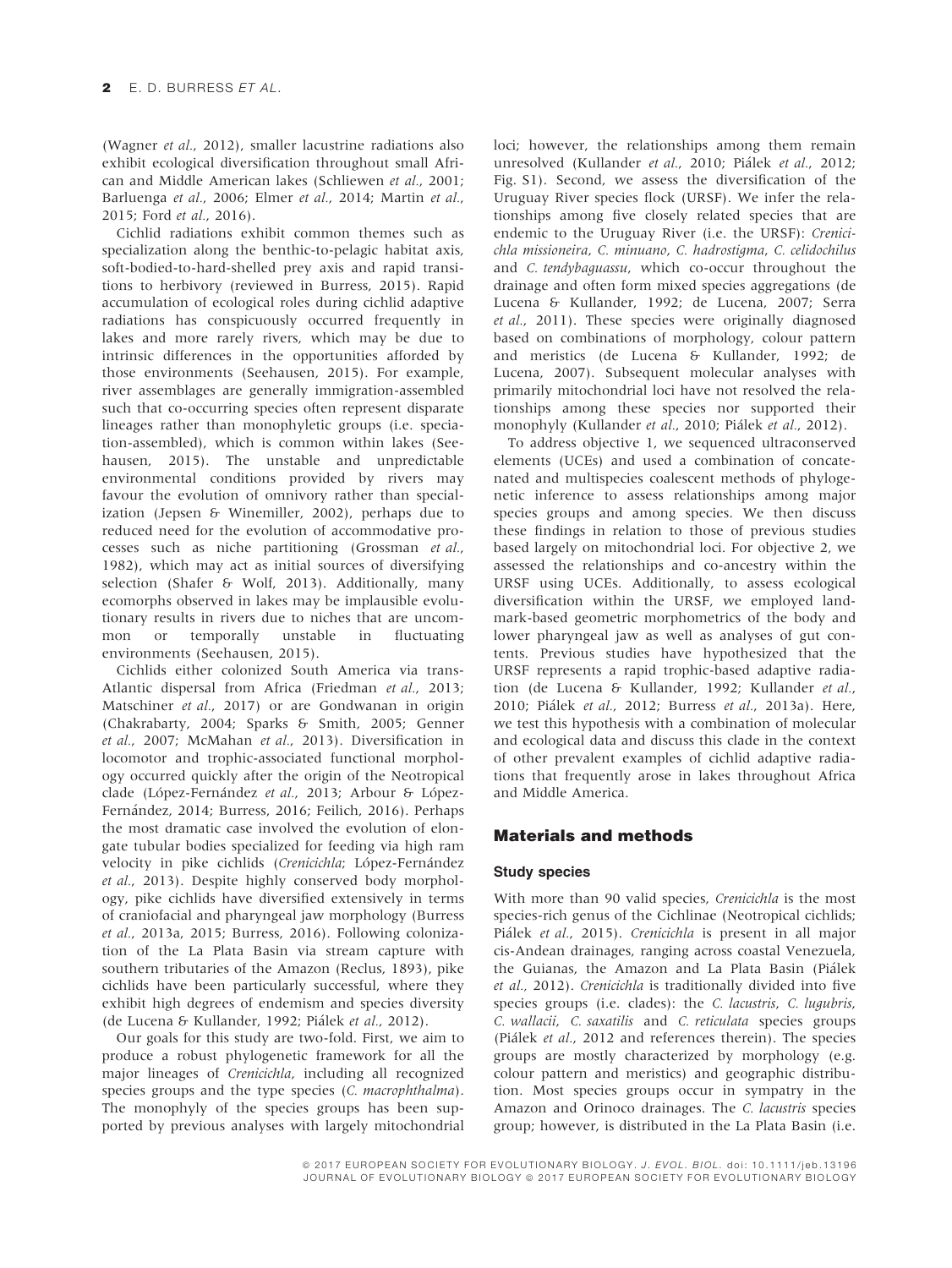Paraná and Uruguay rivers) and South Atlantic coastal drainages (de Lucena & Kullander, 1992; Kullander & Lucena, 2006; Pialek et al., 2012). Crenicichla semifasciata (reticulata group), C. britskii (saxatilis group) and C. lepidota (saxatilis group) are the only species known from other species groups that also have a sub-Amazonian distribution (Kullander et al., 2010; Piálek et al., 2012). Although the monophyly of the five traditional species groups is generally supported, their phylogenetic relationships are uncertain (Fig. S1), as is the relationship of the type species, C. macrophthalma, which in previous analyses was recovered as a long branch not allied with any of the traditional species groups (Piálek et al., 2012). Additionally, the position and monophyly of Teleocichla, which appears to be nested within Crenicichla, is also unresolved (Kullander et al., 2010; Piálek et al., 2012).

#### Phylogeny of Crenicichla

#### Taxon sampling

The 33 taxa selected for this study (Table S1) represent all species groups established by previous studies (Kullander et al., 2010; Piálek et al., 2012). The nominal species for each of the traditional species groups was included if available. Exceptions include C. lugubris and C. lacustris, but in these cases other representatives were chosen based on previously reported close relationships with the nominal species (Table S1; Kullander et al., 2010; Pialek et al., 2012). Three additional taxa closely related to Crenicichla were chosen as outgroups (López-Fernández et al., 2010; McMahan et al., 2013): Acarichthys heckelii, Apistogramma ortmani and Gymnogeophagus tiraparae (Table S1). Most samples were acquired via museum loans, some tissues were collected during field expeditions to Uruguay in 2013, and additional samples were acquired from the aquarium trade (Table S1). For the URSF, which is part of the C. lacustris species group, we included two to six individuals from each species for the molecular analyses. Voucher specimens are accessioned in the Auburn University Museum of Natural History (AUM), the Academy of Natural Sciences of Drexel University (ANSP) and Universidade Federal do Rio Grande do Sul (UFRGS) (Table S1).

#### Library preparation

We used a sequence capture method to construct 49 DNA libraries enriched for ultraconserved elements (UCEs; complete species list, their species group membership and collection locations are provided in Table S1). UCEs are segments of the genome that are highly conserved  $(≥100$  bp and  $≥80%$  identity) between orthologous regions of evolutionarily divergent taxa (Bejerano et al., 2004; Faircloth et al., 2012). These properties, together with their abundance throughout the genome, little overlap with known paralogous genes, and increasing variability in sequence flanking

regions, make UCEs desirable molecular markers that have been proven useful for reconstructing deep phylogenetic relationships, as well as for comparative phylogeography and population genetics at shallower timescales (Faircloth et al., 2012; Smith et al., 2014; Newman & Austin, 2016).

Genomic DNA was extracted from fin or muscle tissue preserved in ethanol or RNA-later using the Omegabiotek E.Z.N.A. animal tissue extraction kit (product #D3396-02) and verified for quality and quantity using agarose gel electrophoresis and a Qubit fluorometer (Life Technologies, Waltham, MA, USA), respectively. We randomly sheared 400–1000 ng DNA by sonication to a target size of 400–600 bp using a EpiSonic Multi-Functional Bioprocessor (Epigentek, Farmingdale, NY, USA), and used it to construct DNA libraries using the Kapa Hyper Prep Kit v.3.15 (Kapa Biosystems, Wilmington, MA, USA). Instead of the standard Illumina adapters, we used adapters  $(12 \mu)$  containing a custom index sequence (Faircloth & Glenn, 2012), and we used a generic SPRI substitute (Rohland & Reich, 2012; hereafter SPRI) for all cleanup steps involving magnetic beads. Following adapter ligation, we performed two cleanup steps of the ligation reaction using 0.8X SPRI, resuspended in 33  $\mu$ L ddH<sub>2</sub>O and quantified 2  $\mu$ L of the resulting library using a Qubit fluorometer. We amplified 15  $\mu$ L of the adapter-ligated library using a reaction mix of 25 µL 2X Kapa HiFi HotStart ReadyMix (Kapa Biosystems), 5 µL of Illumina TruSeq (San Diego, CA, USA) primer mix (5  $\mu$ M each) and 5  $\mu$ L of ddH<sub>2</sub>O and the following thermal profile: 98 °C for 45 s, 10 cycles at 98 °C for 15 s, 60 °C for 30 s, 72 °C for 60 s; and a final extension of 72 °C for 5 m. We purified completed PCR using  $1X$  SPRI and resuspended libraries in 23  $\mu$ L  $ddH<sub>2</sub>O$ , and we quantified 2  $\mu$ L of each library using a Qubit fluorometer. We combined groups of eight libraries at equimolar concentrations, having a final concentration of each enrichment pool of 147 ng  $\mu L^{-1}$ in 7  $\mu$ L (500 ng in total).

#### Target enrichment and sequence of UCEs

We enriched libraries using a set of 2001 probes (Actinopts-UCE-0.5Kv1) targeting 500 UCE loci across Actinopterygii (Faircloth et al., 2013). We followed library enrichment procedures for the MYcroarray MYBaits kit v.3.0 (Ann Arbor, MI, USA), except that we added 500 ng custom blocking oligos designed against our custom sequence tags, and using 10 inosines to block the 10-nucleotide index sequence. We ran the hybridization reaction for 24 h at 65 °C. Following hybridization, we bound all pools to streptavidin beads (MyOne C1, Life Technologies) and washed bound libraries to remove nonhybridized and nonspecifically hybridized molecules. We added  $30 \mu L$  of ddH<sub>2</sub>O to each sample and combined  $15 \mu L$  of streptavidin beadbound enriched libraries in  $ddH<sub>2</sub>O$  with 25  $\mu$ L HiFi HotStart Taq (Kapa Biosystems), 5 µL of Illumina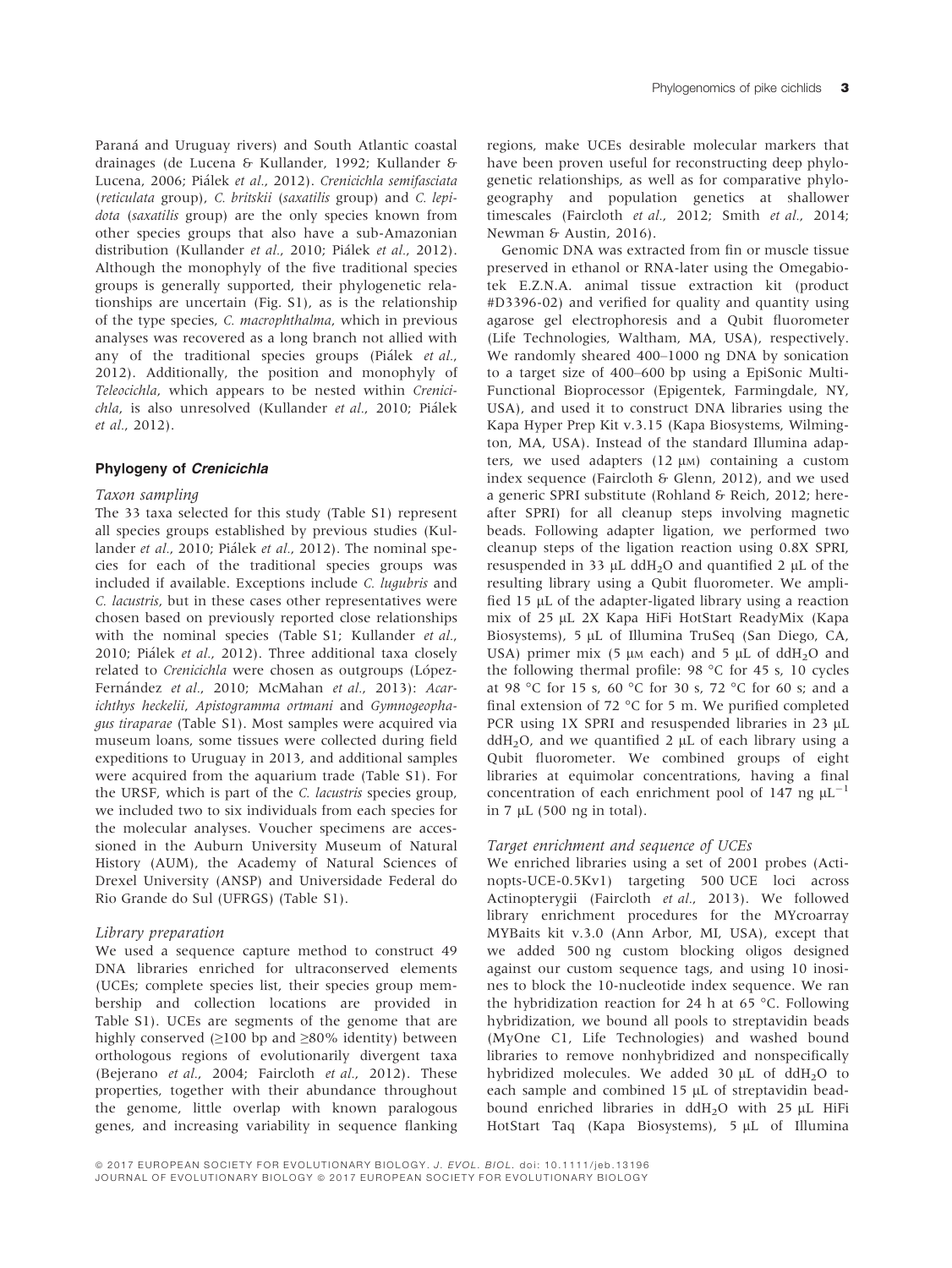TruSeq primer mix (5  $\mu$ M each) and 5  $\mu$ L of ddH<sub>2</sub>O. We recovered each library by PCR using the following thermal profile: 98 °C for 2 m; 16 cycles of 98 °C for 20 s, 60 °C for 30 s, 72 °C for 60 s; and a final extension of 72 °C for 5 m. We placed the resulting PCR in a magnet stand and removed the supernatant to separate the PCR-recovered, enriched DNA (supernatant) from the streptavidin beads. We subsequently purified the enriched DNA for each pool using 1X SPRI, and we rehydrated enriched DNA in 33 µL of ddH<sub>2</sub>O. We quantified  $2 \mu L$  of each enriched pool using a Qubit fluorometer, and we diluted enriched pools to 2.5 ng  $\mu L^{-1}$ in 10 mM Tris–HCl. We combined five diluted enriched pools of eight samples and one pool of nine samples from this study with 12 diluted enriched pools from a separate study (146 samples in total) to create an equimolar pool-of-pooled libraries at 10 nm concentration. We sequenced 10 pmol of this mixture in one lane of PE100 sequencing on an Illumina HiSeq (University of Missouri-Columbia DNA Core Facility). Raw read data are archived in the NCBI Sequence Repository Archive (SRA; BioProject ID PRJNA396208), and concatenated and individual gene alignments are archived on Dryad (doi:10.5061/dryad.7qs13).

#### Analysis of captured sequence data

We preprocessed demultiplexed sequences and prepared them for analyses using programs in the PHYLUCE package (Faircloth, 2016) available at [http://github.c](https://doi.org/http://github.com/faircloth-lab/phyluce) [om/faircloth-lab/phyluce.](https://doi.org/http://github.com/faircloth-lab/phyluce) We trimmed reads to remove adapter contamination and low-quality bases using a parallel wrapper ([https://github.com/faircloth-lab/illumi](https://doi.org/https://github.com/faircloth-lab/illumiprocessor) [processor\)](https://doi.org/https://github.com/faircloth-lab/illumiprocessor) around trimmomatic (Bolger et al., 2014), and assembled cleaned reads using a parallel wrapper around trinity (trinityrnaseq-r2013-02-25; phyluce\_assembly\_assemblo\_trinity.py; Grabherr et al., 2011; Marcais & Kingsford, 2011).

To identify assembled contigs representing enriched UCE loci, we aligned species-specific contig assemblies to a FASTA file of all enrichment baits using phyluce\_assembly\_match\_contigs\_to\_probes.py. This program implements the matching process using LASTZ and ensures that matches are 80% identical over 80% of their length. This program also screens and removes potential duplicate contigs or contigs that are hit by baits targeting more than one UCE locus. After screening and removing nontarget and duplicated or misassembled contigs, the program creates a relational database containing several tables that map the contig names generated by the assembler to the names of each corresponding UCE locus across all taxa. We used the program phyluce\_assembly\_get\_match\_counts.py to query the relational database and generate two lists: one containing those loci having data for all taxa (a complete data matrix) and another containing all loci having data for any taxon (an incomplete data matrix). We input these lists of loci to an additional program

(phyluce\_assembly\_get\_fastas\_from\_match\_counts.py) to create separate monolithic FASTA files matching the locus lists for complete and incomplete UCE data matrices. We exploded each monolithic FASTA by locus, and we aligned sequence data for loci containing more than four taxa using *phyluce\_align\_seqcap\_align.py* and MAFFT (Katoh & Standley, 2013). Following alignment, we removed the locus names from all alignments using phyluce\_align\_remove\_locus\_name\_from\_nexus\_lines.py.

For the complete UCE data matrix, we computed alignment statistics and the number of informative sites across all alignments using *phyluce align get align sum*mary\_data.py and phyluce\_align\_get\_informative\_sites.py; we concatenated the resulting alignments into a PHYLIP-formatted supermatrix (phyluce\_align\_format\_nexus\_files\_ for\_raxml.py). For the incomplete matrix, we filtered the entire set of aligned loci to create three different incomplete matrices: a 95% complete matrix (alignments contained ≥46 of 49 individuals), an 80% complete matrix (alignments contained  $\geq$ 39 of 49 individuals) and a 50% complete matrix (alignments contained ≥24 of 49 individuals). Following alignment filtering, we computed alignment statistics and the number of informative sites across all alignments, and we concatenated the resulting alignments into a PHYLIP supermatrix.

#### Analysis of concatenated UCE data

For all data matrices, we estimated the best-fitting locus-specific site rate substitution models using Cloudforest (Crawford & Faircloth, 2014) and partitioned the UCEs by their best-fitting substitution models. We conducted 20 maximum-likelihood (ML) searches for the phylogenetic tree that best fit the data using the best-fitting partitioning scheme using RAxML v. 8.0.19 (Stamatakis, 2006) and the GTRGAMMA model. Nodal support was assessed by 500 nonparametric bootstrap replicates. We used Bayesian analyses for phylogenetic inference as implemented in MrBayes 3.1 (Huelsenbeck & Ronquist, 2001; Ronquist & Huelsenbeck, 2003), and ran four independent Markov chains of  $5 \times 10^6$  generations. We sampled trees every 500 iterations to yield 10 000 trees and discarded 25% as burnin. Convergence was confirmed by checking effective sampling size values >200 in TRACER (Rambaut et al., 2014), and by ensuring the average standard deviation of split frequencies was  $\leq$ 1%, and the potential scale reduction factor (PSRF) for estimated parameters was 1.0.

In addition to the analysis and representation of evolutionary relationships using phylogenetic trees, network methods provide a useful tool for phylogenetic analysis and visualization of reticulate relationships among taxa and possible mixed ancestry or hybrid individuals. We constructed a neighbour-net analysis using ML distances inferred from concatenated UCE sequence data in Splitstree v.4.12.3 (Huson & Bryant, 2006), and performed 1000 bootstrap replicates to assess support. We also tested for recombination using the Φ statistic.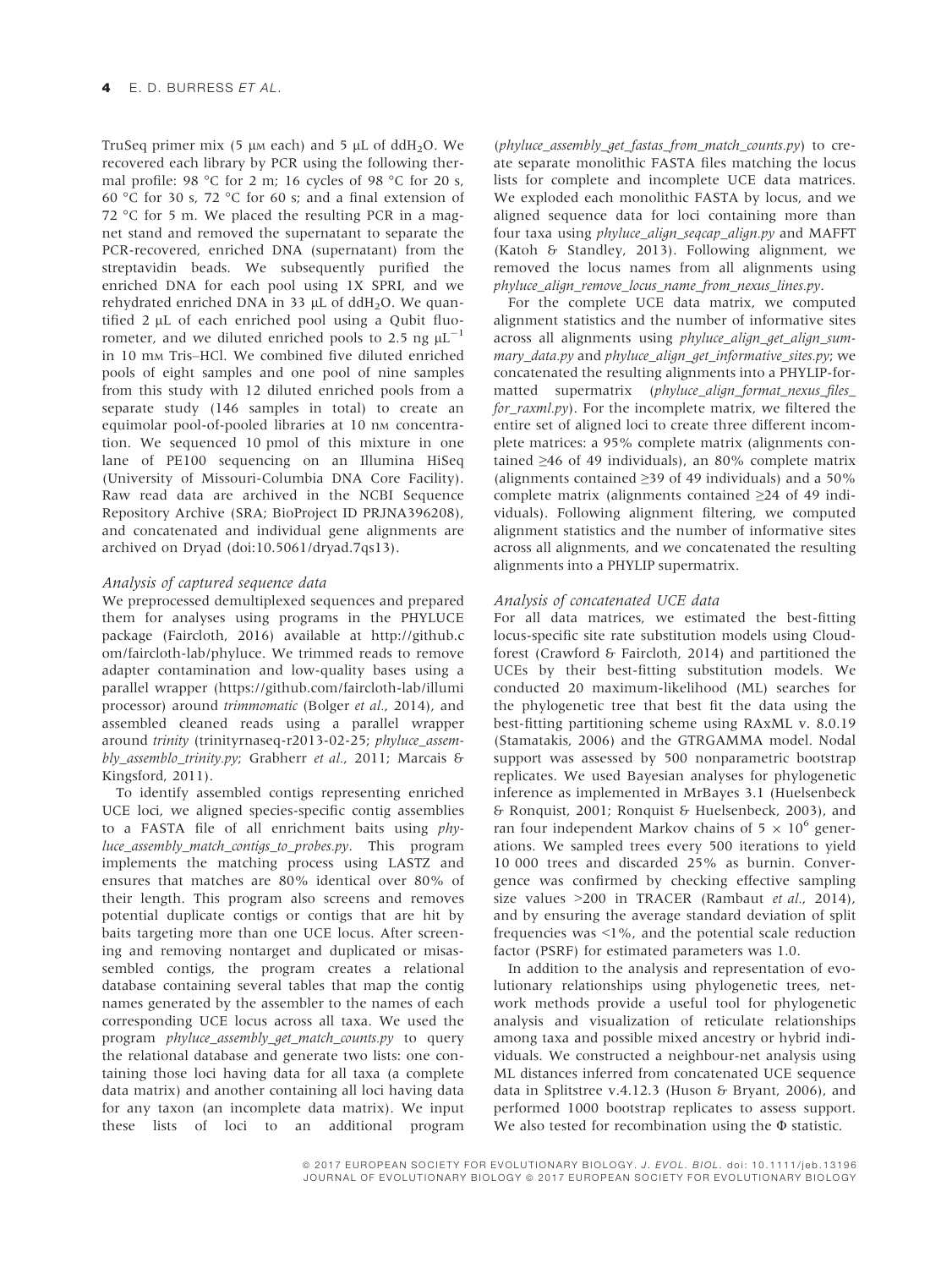#### Species tree analysis

We inferred a species tree of *Crenicichla* using SVDquartets (Chifman & Kubatko, 2014, 2015) as implemented in PAUP version 4.0a150 (Swofford, 2003). The SVDquartet method does not rely on prior inference of individual gene trees; rather, it uses single-site patterns to estimate the species tree in a way that is statistically consistent with the multispecies coalescent. The algorithm takes multilocus SNP data to infer quartet trees for subsets of four species in a coalescent framework, and then combines the set of quartet trees into a species tree using a supertree method (Chifman & Kubatko, 2014). We evaluated 100 000 random quartets and performed 1000 bootstrap replicates of the data to assess support, and then assembled the species tree using the quartet max-cut method (Snir & Rao, 2012).

#### Genetic structure and ecological diversification of the Uruguay River species flock

#### Genetic structure analysis

We investigated the genetic structure among species within the URSF using the Markov chain Monte Carlo (MCMC) clustering algorithm implemented in the program fineRADstructure (Malinsky et al., 2016). This program is a modified version of the fineSTRUCTURE package (Lawson et al., 2012), which uses haplotype linkage information of the sequence of all single nucleotide polymorphisms (SNPs) to calculate a coancestry matrix based on the most recent coalescence (i.e. the closest relatives for each allele) among sampled individuals, but as opposed to fineSTRUCTURE it does not require information on the chromosomal location of the markers or phased haplotypes. In our case, we assumed perfect linkage among SNPs within each UCE locus and frequent recombination between loci.

To identify SNPs and indels from our UCE data, we created a reference dictionary for one of our samples using Picard [\(http://broadinstitute.github.io/picard/](https://doi.org/http://broadinstitute.github.io/picard/)), and indexed the reference using SAMtools (Li et al., 2009). We then aligned all our read data to the reference using bwa (Li & Durbin, 2009), and the output SAM files were converted into BAM format using SAMtools. We removed duplicate reads using Picard, to ensure that all our fragments have been independently targeted. We merged all the individual BAM files and realigned them around the indels using IndelRealigner in the Genome Analysis Toolkit (GATK; McKenna et al., 2010). We then called SNPs and indels using VariantAnnotator. We masked indels and removed SNPs with a quality score below Q30 using VariantFiltration. We outputted the 1148 passing SNPs into a vcf file and transformed it into a Tag Haplotype Matrix using the Python program vcf2hapmatrix.py (available at [https://](https://doi.org/https://github.com/pimbongaerts/radseq) [github.com/pimbongaerts/radseq\)](https://doi.org/https://github.com/pimbongaerts/radseq). We used the Tag Haplotype Matrix as input for the program RADpainter, included in the fineRADstructure package, to calculate

the co-ancestry matrix. We assigned individuals to populations using fineSTRUCTURE by running the MCMC for 100 000 generations following an initial 100 000 generations that were discarded as burnin. We visualized and plotted the results using R scripts<br>fineRADstructurePlot.R and FinestructureLibrary.R FinestructureLibrary.R (available at [http://cichlid.gurdon.cam.ac.uk/fineRAD](https://doi.org/http://cichlid.gurdon.cam.ac.uk/fineRADstructure.html) [structure.html](https://doi.org/http://cichlid.gurdon.cam.ac.uk/fineRADstructure.html)).

#### Body and pharyngeal jaw shape analysis

We quantified body and lower pharyngeal jaw (LPJ) shape of the five species within the URSF using museum collections at the Auburn University Museum of Natural History and Universidad Federal do Rio Grande do Sul (Table S2): Crenicichla celidochilus  $(N = 12)$ , C. hadrostigma  $(N = 6)$ , C. minuano  $(N = 19)$ , C. missioneira  $(N = 24)$  and C. tendybaguassu  $(N = 7)$ . Only specimens that represented adult size classes were included to avoid confounding effects of ontogeny (i.e. Burress et al., 2013b). We photographed specimens in lateral view using a mounted Nikon D5100 digital camera (Nikon Corporation, Tokyo, Japan). Additionally, we dissected, cleaned and photographed the LPJ in dorsal aspect. To quantify body shape, we used 15 homologous and 10 sliding landmarks that describe ecologically meaningful shape variation (Fig. S2a). The placements of sliding landmarks emphasize the craniofacial region because of the hypothesized importance of trophic-based diversification within the URSF (i.e. Pialek et al., 2012; Burress et al., 2013a). We used four homologous and 18 sliding landmarks that describe the shape of the LPJ (Fig. S2b). Sliding landmarks are not associated with a homologous structure, but quantify the curvature between two homologous landmarks. All analyses were performed with the tps program suite. Photographs were consolidated and landmarked using tpsUtil (Rohlf, 2004) and tpsDIG2 (Rohlf, 2006), respectively. Landmarks were superimposed and aligned and relative warps were generated using tpsrelw (Rohlf, 2007). Relative warps are principal components of shape variation and describe the major axes of shape variation among individuals. Scale, rotation and translation were removed from the analysis during superimposition and generation of the Procrustes fit.

To estimate the direction and magnitude of body and LPJ shape change along branches of the URSF phylogeny, we reconstructed a population-level phylomorphospace (Sidlauskas, 2008) by overlaying the ML phylogeny onto the PC biplots of body and LPJ shape. For this procedure, we pruned the set of PC scores to include only the UCE voucher specimens (Table S1). We mapped the phylogeny onto body, and LPJ PC scores using Mesquite v2.75 (Maddison & Maddison, 2011). The values of internal nodes were calculated using weighted squared-change parsimony (Maddison, 1991; Revell et al., 2007).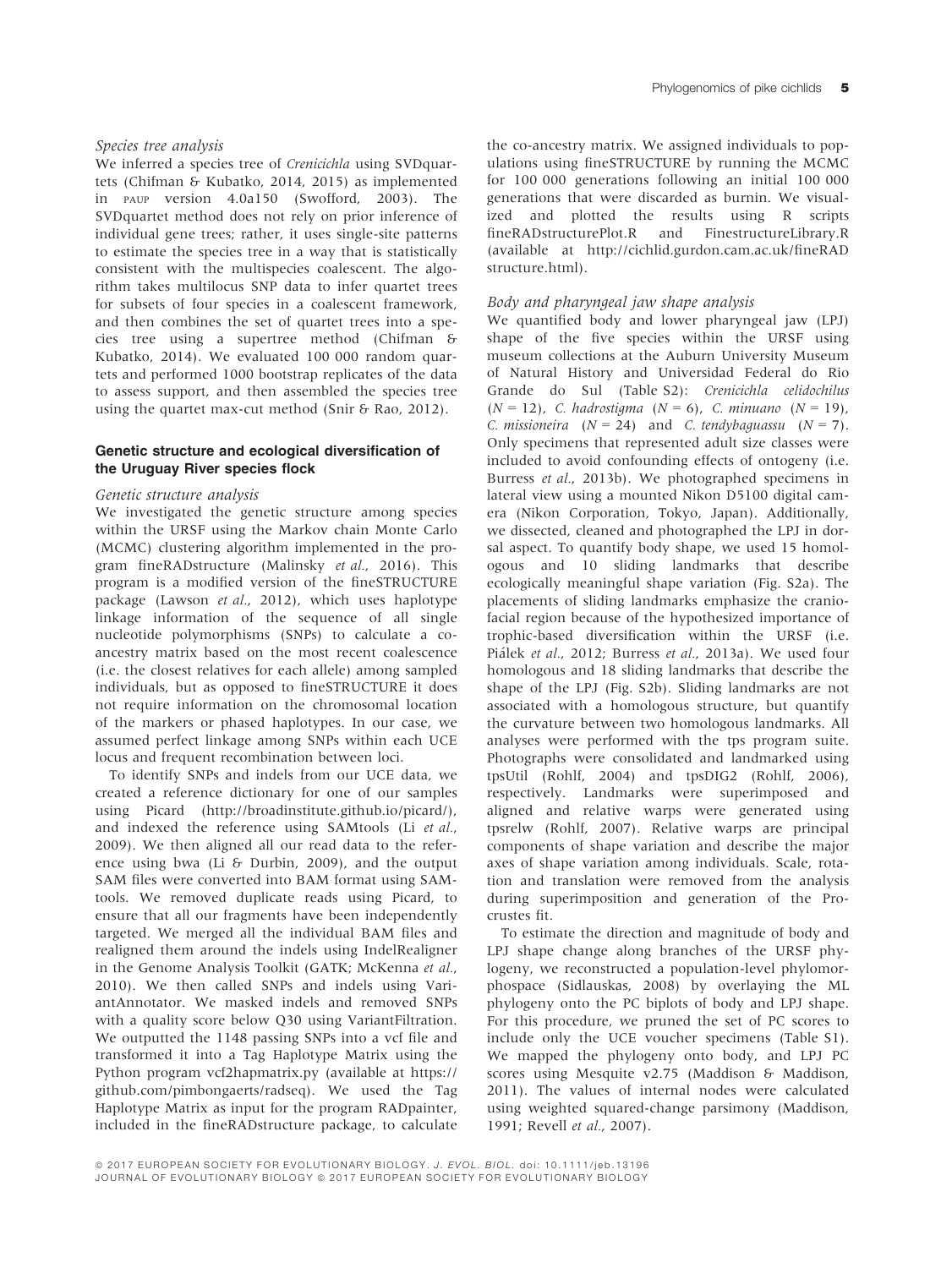#### Gut content analysis

We summarized the diets of four URSF species: C. celidochilus ( $N = 30$ ), C. tendybaguassu ( $N = 26$ ), C. minuano  $(N = 37)$  and *C. missioneira*  $(N = 44)$  based on previous studies (Burress, 2012; Burress et al., 2013a, 2015). Using the same methods, we also analysed the diet of C. hadrostigma ( $N = 15$ ). We quantified the relative proportions of prey items as described by Winemiller (1989). We removed, sorted, identified and measured the contents from the anterior half of the digestive tract in appropriately sized graduated cylinders. For small items (e.g. insect fragments), we spread sorted material onto slides and compared its area to a substance of a known volume. Prey items were pooled into five generalized categories: fishes, insects, molluscs, crustaceans and periphyton. The periphyton category includes filamentous algae, diatoms and amorphic vegetation.

We calculated niche overlap based on the relative volumetric proportions of these five prey items using Schoener's (Schoener, 1970) and Pianka's (Pianka, 1973) indices. Both indices represent the degree of niche overlap between species pairs, where 0 represents total separation and 1 represents total overlap. Generally, high overlap is depicted by overlap values >0.6, whereas low overlap is depicted by values <0.4; however, some indices tend to underestimate or overestimate overlap (Grossman, 1986). The Schoener's and Pianka's indices should depict the range between low and high estimates of niche overlap, respectively (Grossman, 1986). Pairwise niche overlap calculations were performed using the 'spaa' R package (Gotelli, 2000; Zhang, 2004).

#### **Results**

#### Phylogenomic analysis of UCEs

We sequenced >53 million reads with a mean of 1 159 614 reads per sample from 46 individuals representing 33 species of Crenicichla (Table 1). We assembled a mean of 3585.8 contigs per sample (Table 1). The resulting data matrices included (1) a 100% complete matrix containing 31 loci having a mean length of 611.0 bp per loci, totalling 18 964 bp of aligned sequence; (2) a 95% complete matrix containing 248 loci having a mean length of 607.47 bp per loci, totalling 150 654 bp of aligned sequence; (3) a 80% complete matrix containing 427 loci having a mean length of 573.97 bp per loci, totalling 245 084 bp of aligned sequence; and (4) a 50% complete matrix containing 465 loci having a mean length of 561.6 bp, totalling 261 143 bp of aligned sequence (Table 2).

#### The phylogeny of Crenicichla

The inferred phylogenomic hypothesis of Crenicichla (Fig. 1) was consistent between concatenated phylogenetic methods and across data sets with different levels

of missing data (Figs S3 and S4). The monophyly of all the species groups was highly supported across all analyses and data sets (bootstrap support,  $BS \geq 99$ ; Bayesian posterior probabilities,  $PP = 1.0$ ), except for the 100% complete data set, which did not recover the C. lugubris species group with high support  $(BS = 53, PP = 0.82)$ . Similarly, relationships among species groups were only resolved with high support in data sets that included over 400 loci (i.e. 80% and 50% completeness). We recovered two main lineages of Crenicichla, the first of which included the C. lacustris and C. reticulata species groups (Figs S3 and S4), and the type species, C. macrophthalma, which was always recovered as the sister taxon to the C. *reticulata* group (BS  $\geq$  80, PP = 1.0) (Figs S3 and S4), except in the 100% complete matrix, where *C. macrophthalma* was recovered as the sister group to the C. lacustris species group, but only with moderate support (BS=78, PP=0.77). The second lineage was formed by the C. saxatilis and C. lugubris species groups, which always constituted sister clades, and the C. wallacii group, which was the sister group to them (Figs S3 and S4), except in the ML and BI 100% complete data set and the ML 95% complete data set (Figs S3 and S4). Teleocichla was recovered as the sister group to the clade formed by the C. saxatilis, C. lugubris and C. wallacii species groups (Figs S3 and S4), except in the ML 100% and 95% complete data sets in which Teleocichla was recovered as the sister group to the C. wallacii species group with poor support, and the BI 100% complete data set that recovered Teleocichla as the sister group to C. *wallacii* with high support ( $PP = 0.94$ ).

The species trees inferred using SVDquartets were highly consistent with the concatenated phylogenetic methods (Fig. 1) and across data sets, except for the 100% complete data set, which did not recover the C. lugubris and C. saxatilis species groups as reciprocally monophyletic, or any of the relationships within species groups with high support (Fig. S5). Also, Teleocichla was recovered as the sister group to all Crenicichla sensu stricto using the 100% complete matrix, but was recovered as the sister group to the clade containing the C. wallacii, C. saxatilis and C. lugubris species groups in the 95%, 80% and 50% matrices (Fig. S5). All the remaining relationships between species groups, as well as species-level relationships within groups, were identical between ML, BI and species tree analyses, and across 95%, 80% and 50% complete data matrices (Figs S3, S4 and S5).

## The evolution and ecological diversification of the Uruguay River species flock

#### Phylogeny and genetic structure

The URSF was monophyletic in all the concatenated ML and BI analyses ( $BS = 100$ ,  $PP = 1.0$ ). The relationships among species within the URSF were mostly unresolved and differed between methods and data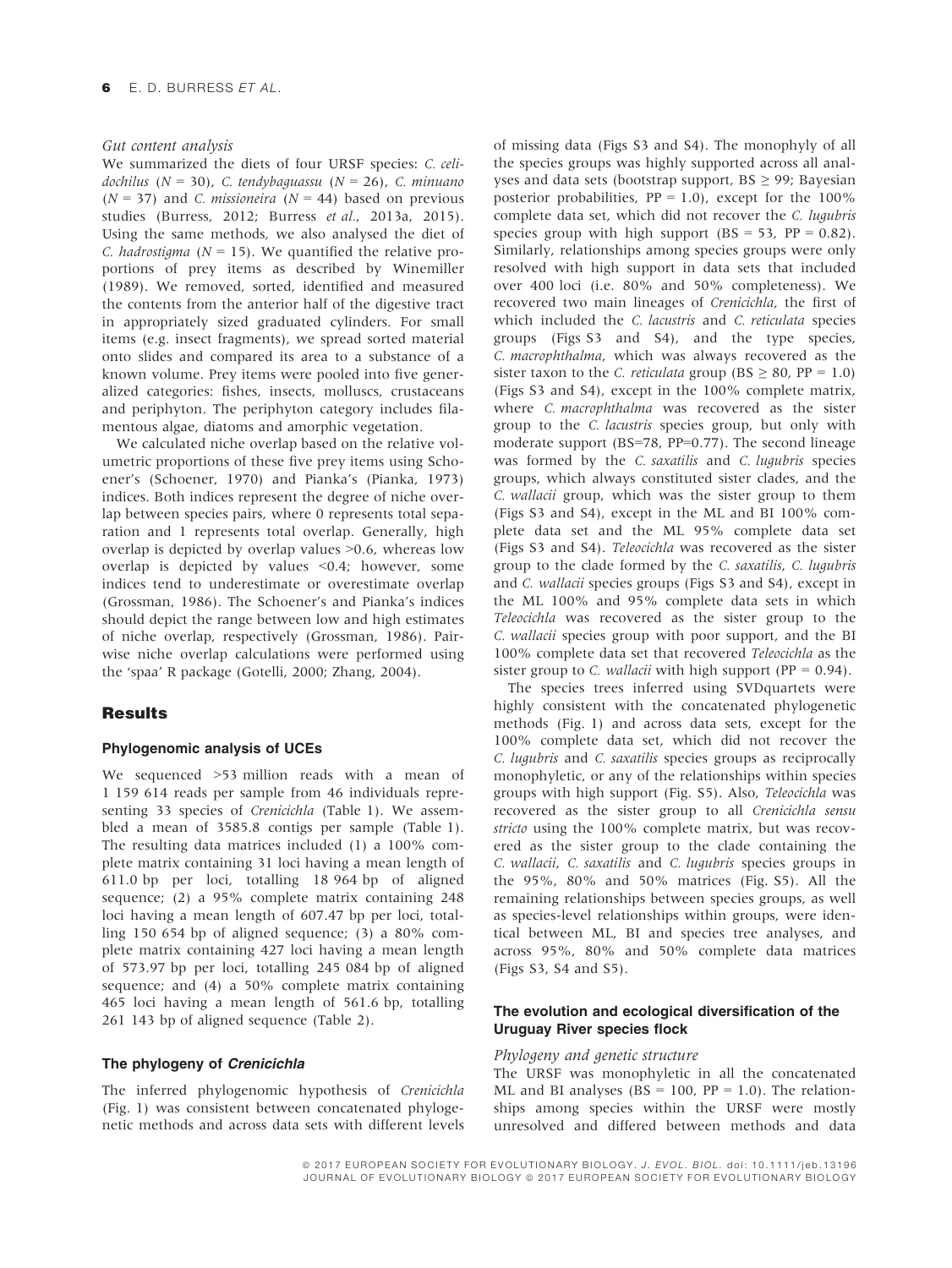Table 1 Summary information, including number of reads and contigs, contig lengths and number of loci recovered for all the samples analysed.

| Species                    | ID                | Reads     | Contigs | Mean contig length | <b>SD</b> | Min. contig length | Max. contig length | Loci |
|----------------------------|-------------------|-----------|---------|--------------------|-----------|--------------------|--------------------|------|
| Crenicichla acutirostris   | CRAC              | 1 359 076 | 3602    | 1859.5             | 5881.6    | 224                | 74 128             | 438  |
| Crenicichla albopunctata   | CRALB4786         | 943 452   | 3221    | 540.9              | 601.7     | 224                | 16 615             | 426  |
| Crenicichla alta           | CRALT1408         | 1 812 649 | 6217    | 445.8              | 460.8     | 224                | 16 576             | 450  |
| Crenicichla cf. reticulata | <b>CRBC</b>       | 1 246 632 | 3457    | 529.8              | 576.7     | 224                | 10 796             | 431  |
| Crenicichla celidochilus   | <b>CRCE2237</b>   | 2 583 739 | 8372    | 452.4              | 449.9     | 224                | 15 450             | 434  |
| Crenicichla celidochilus   | <b>CRCE2238</b>   | 675 831   | 2297    | 459.8              | 334.8     | 224                | 4975               | 452  |
| Crenicichla celidochilus   | <b>CRCE2239</b>   | 682 324   | 2323    | 479.1              | 410.9     | 224                | 5018               | 455  |
| Crenicichla cincta         | <b>CRCI</b>       | 2 514 513 | 8276    | 459.3              | 465.3     | 224                | 16 096             | 424  |
| Crenicichla compressiceps  | CRCO              | 1 179 436 | 3099    | 508.2              | 423.8     | 224                | 6168               | 394  |
| Crenicichla hadrostigma    | CRHA1597A         | 1 195 057 | 3481    | 530.7              | 505.1     | 224                | 13 162             | 423  |
| Crenicichla hadrostigma    | CRHA1597B         | 702 898   | 2172    | 501.5              | 479.2     | 224                | 15 477             | 433  |
| Crenicichla hadrostigma    | CRHA1597C         | 1 832 045 | 5303    | 485.2              | 487.4     | 224                | 16 216             | 422  |
| Crenicichla hadrostigma    | CRHA1597D         | 866 306   | 2650    | 529.1              | 512.4     | 224                | 16 424             | 435  |
| Crenicichla iguapina       | <b>CRIG4703</b>   | 1 329 632 | 3447    | 483.5              | 460.2     | 224                | 16 468             | 430  |
| Crenicichla jegui          | <b>CRJE</b>       | 736 894   | 2396    | 502.4              | 551.7     | 224                | 9346               | 448  |
| Crenicichla lepidota       | <b>CRLE2244</b>   | 1 335 951 | 3918    | 510.2              | 473.8     | 224                | 8206               | 420  |
| Crenicichla lenticulata    | CRLEN             | 2 092 557 | 6368    | 502.8              | 533.7     | 224                | 8820               | 438  |
| Crenicichla macrophthalma  | CRMAC196998       | 633 846   | 2184    | 496.8              | 465.8     | 224                | 14 096             | 441  |
| Crenicichla maculata       | CRMACU3462        | 947 048   | 2458    | 494.9              | 560.8     | 224                | 16 662             | 439  |
| Crenicichla marmorata      | CRMAR40588        | 894 303   | 2748    | 471.1              | 488.5     | 224                | 14 122             | 453  |
| Crenicichla minuano        | <b>CRMN2209</b>   | 272 073   | 1078    | 465.2              | 302.9     | 224                | 3751               | 428  |
| Crenicichla minuano        | <b>CRMN2240</b>   | 1 322 722 | 3979    | 507.4              | 438.7     | 224                | 4837               | 418  |
| Crenicichla missioneira    | <b>CRMS2201</b>   | 986 827   | 3126    | 484.7              | 413.9     | 224                | 5743               | 428  |
| Crenicichla missioneira    | CRMS2211          | 765 869   | 2258    | 534.8              | 483.9     | 224                | 4880               | 437  |
| Crenicichla missioneira    | <b>CRMS2221</b>   | 845 254   | 2458    | 523.9              | 414.3     | 224                | 5476               | 430  |
| Crenicichla missioneira    | <b>CRMS2226</b>   | 371 889   | 1485    | 439                | 394       | 224                | 4493               | 438  |
| Crenicichla missioneira    | <b>CRMS2249</b>   | 1 047 233 | 2989    | 496.7              | 455.8     | 224                | 5503               | 444  |
| Crenicichla missioneira    | <b>CRMS2256</b>   | 453 737   | 1476    | 488.1              | 421.3     | 224                | 4504               | 436  |
| Crenicichla multispinosa   | CRMU189593        | 585 006   | 1633    | 542.8              | 503.8     | 224                | 5424               | 449  |
| Crenicichla percna         | CRPE193085        | 480 653   | 1672    | 492                | 360       | 224                | 4130               | 427  |
| Crenicichla punctata       | CRPU2266          | 2 006 012 | 6326    | 471                | 478.1     | 224                | 12 936             | 426  |
| Crenicichla regani         | <b>CRREG</b>      | 2 772 521 | 10280   | 470.1              | 503.8     | 224                | 15 765             | 411  |
| Crenicichla saxatilis      | <b>CRSA2274</b>   | 1 373 904 | 3967    | 556.2              | 610       | 224                | 14 068             | 422  |
| Crenicichla scottii        | <b>CRSC2242</b>   | 1 876 474 | 5892    | 458.1              | 434.5     | 224                | 13 075             | 425  |
| Crenicichla sveni          | <b>CRSV</b>       | 755 514   | 2561    | 479.2              | 363.2     | 224                | 4311               | 447  |
| Crenicichla tendybaguassu  | CRTE              | 1 619 091 | 4958    | 499.1              | 492.6     | 224                | 15 660             | 416  |
| Crenicichla tendybaguassu  | CRTE2             | 1 588 618 | 4759    | 508.1              | 586.7     | 224                | 16 700             | 438  |
| Crenicichla tendybaguassu  | CRTE3             | 1 285 162 | 4137    | 484                | 453.4     | 224                | 15 498             | 425  |
| Crenicichla vittata        | <b>CRVI2225</b>   | 1 986 172 | 6378    | 452.4              | 427.6     | 224                | 16 416             | 420  |
| Crenicichla wallacii       | CRWA3446          | 1 489 718 | 4481    | 563.3              | 595.7     | 224                | 15 970             | 347  |
| Crenicichla sp. Xingu II   | CRX2196400        | 189 640   | 873     | 468.9              | 433       | 224                | 3479               | 295  |
| Crenicichla sp. Xingu III  | CRX3193066        | 693 241   | 2134    | 513.7              | 587.2     | 224                | 14 190             | 447  |
| Crenicichla zebrina        | CRZE              | 755 317   | 2226    | 525.1              | 473.2     | 224                | 6029               | 451  |
| Teleocichla sp. Cl         | <b>TECI194669</b> | 349 138   | 1187    | 4304               | 289       | 224                | 4329               | 424  |
| Teleocichla gephyrogramma  | <b>TEGE40123</b>  | 1 021 798 | 2502    | 481.6              | 433       | 224                | 8511               | 434  |
| Teleocichla preta          | TEPR194913        | 884 494   | 2141    | 502.3              | 435.5     | 224                | 11 715             | 426  |
| Acarichthys heckelii       | ACHE3348          | 652 067   | 2772    | 522.1              | 628       | 224                | 16 571             | 448  |
| Apistgroamma ortmanni      | APOR2145          | 689 165   | 2687    | 471.9              | 339.2     | 224                | 5929               | 448  |
| Gymnogeophagus tiraparae   | GYTI2204          | 256 301   | 877     | 412.3              | 266       | 224                | 4302               | 404  |

matrices (Fig. 2). In general, higher levels of support and monophyly were recovered with increasing number of loci (i.e. decreasing levels of matrix completeness) and were also higher for the BI than for the ML analyses (Fig. 2a,b). For example, using the 100% complete data matrix, only C. celidochilus and C. tendybaguassu were recovered as monophyletic in the BI analysis (Fig. 2b). With the 80% and 50% complete data set, C. hadrostigma was also recovered as monophyletic, with strong support, in the ML and BI analyses (Fig. 2a,b). Using the 80% complete data, C. missioneira was also recovered as monophyletic in the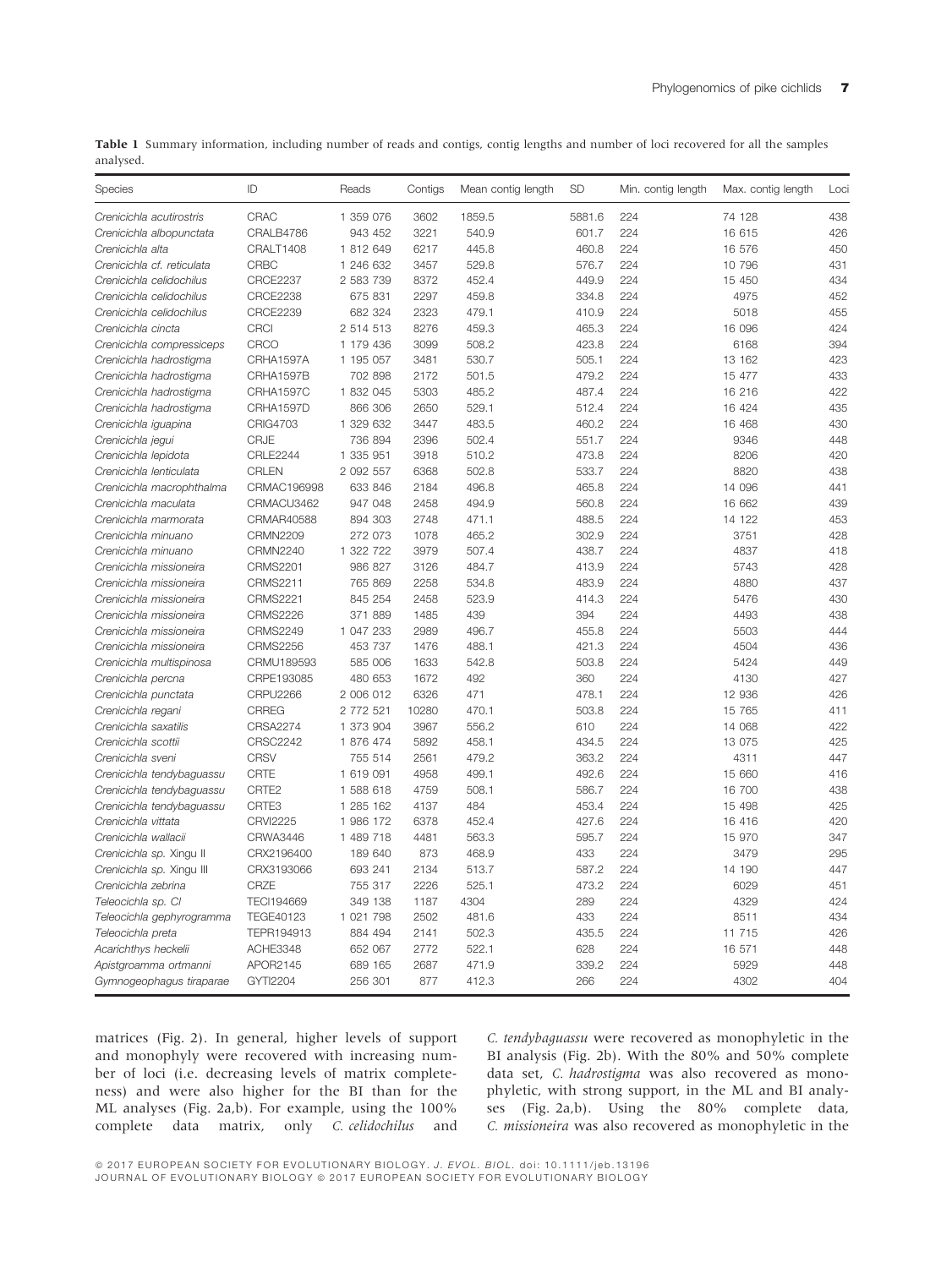Table 2 Summary information including number of individuals and loci, locus length, polymorphic and parsimony informative sites for each of the data set.

| Data set     |             |      |        | Locus length |         |         | Polymorphic sites |        |           |         | Parsimony informative sites |           |          |       |
|--------------|-------------|------|--------|--------------|---------|---------|-------------------|--------|-----------|---------|-----------------------------|-----------|----------|-------|
| completeness | Individuals | _oci | Mean   | -SD          | Range   | Total   | Mean              | -SD    | Range     | Total   | Mean                        | <b>SD</b> | Range    | Total |
| 100%         | 49          | 31   | 611    | 74.47        | 486-761 | 18 964  | 24.97             | 18.35  | 8-84      | 774     | 9.13                        | 7.31      | $0 - 31$ | 283   |
| 95%          | 46          | 248  | 607.47 | 84.06        | 324-777 | 150 654 | 31.85             | 23.11  | $2 - 129$ | 7898    | 12.18                       | 9.45      | $0 - 56$ | 3022  |
| 80%          | 39          | 427  | 573.97 | 104.77       | 254-777 | 245 084 | 33.19             | 22.76  | $2 - 131$ | 14 163  | 12.81                       | 9.472     | $0 - 56$ | 5472  |
| 50%          | 24          | 465  | 561.6  | 113.35       | 254-777 | 261 143 | 557.62            | 113.27 | $2 - 131$ | 259 294 | 12.6                        | 9.42      | 0–56     | 5861  |



Fig. 1 Crenicichla phylogenomic hypotheses based on maximum-likelihood analysis of the concatenated data set (a) and SVDquartets species tree analysis (b). All nodes have 100 bootstrap supports unless otherwise noted. Analyses are based on the 80% complete data matrix (see Table 2). For relationships within the Uruguay River species flock (URSF), see Fig. 2. Inset summarizes relationships among species groups. The scale bar is in units of substitutions per site.

BI analysis (PP =  $0.95$ ; Fig. 2b). Relationships among species were also unresolved in the species trees across all data matrices (Fig. 2c).

The network constructed from the concatenated UCE data resulted in highly supported monophyletic groups  $(BS \geq 92)$  for *C. tendybaguassu*, *C. celidochilus* and C. hadrostigma. On the other hand, the network showed a lack of differentiation with respect to C. missioneira and C. minuano and evidenced the reticulated nature of the relationships between these two species (Fig. 2d). No statistical support for recombination was recovered (all loci  $P \geq 0.26$ ).

These results are consistent with the clustered coancestry analysis in fineRADstructure, where the most distinct clusters and largest amounts of co-ancestry were obtained for C. tendybaguassu and C. celidochilus (Fig. 3). Overall, all the species of the URSF were assigned to distinct genetic clusters that share larger coancestry levels within clusters, than between them. Between species, the largest amount of shared coancestry was found between C. missioneira and C. minuano, whereas the lowest level of co-ancestry sharing was found between C. hadrostigma and C. celidochilus. Additionally, and despite the low sampling size, there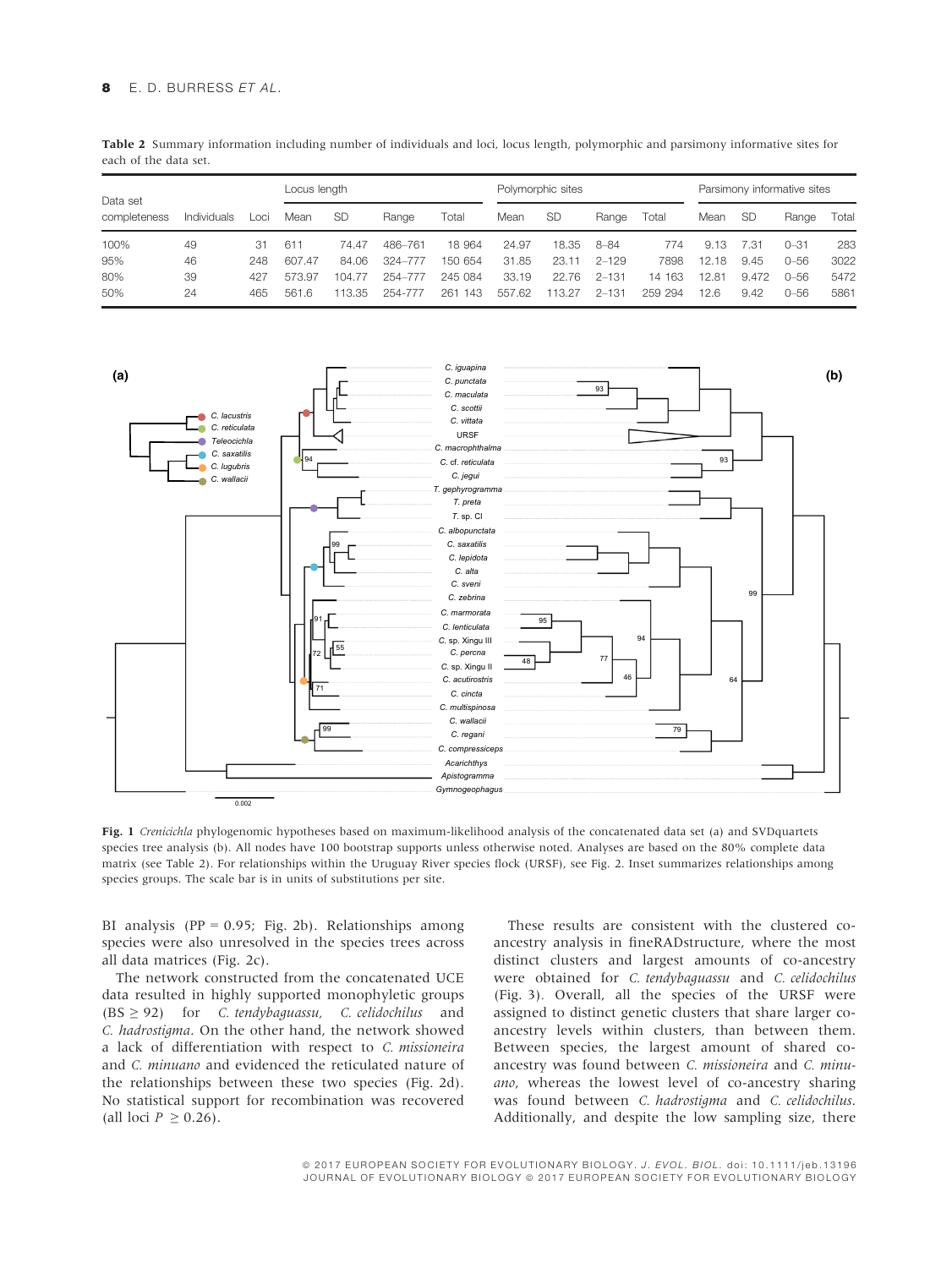

Fig. 2 Phylogenetic relationships based on concatenated maximum likelihood (a), Bayesian inference (b) and SVDquartets species trees (c) within the Uruguay River species flock (URSF) across matrices with varying proportions of missing data (see Table 2): Crenicichla celidochilus (purple), C. hadrostigma (blue), C. minuano (red), C. missioneira (yellow) and C. tendybaguassu (green). Only bootstrap values >70 and PP > 0.85 supporting the monophyly of species in the URSF are shown. Splitstree network representation of the relationships among species in the URSF (d).

appears to exist some degree of population substructure in C. tendybaguassu and C. hadrostigma (Fig. 3).

#### Body and lower pharyngeal jaw shape

Analysis of body shape resulted in the first two PCs collectively explaining 49.5% of the body shape variation among individuals. Principal component 1 explained 29.3% of the body shape variation and described variation in the relative length and depth of the head, body depth and orientation of the snout and mouth (Fig. 4a). Principal component 2 explained 20.2% of the body shape variation and mainly described variation in relative body depth (Fig. 4a). Species were primarily discriminated along PC1 (Fig. 4a). On one extreme, C. celidochilus and C. missioneira had elongated heads and terminal mouths, whereas on the other extreme, *C. hadrostigma* had a short head and benthicoriented snout and mouth. Crenicichla minuano also had a short head, but a terminal mouth, and

C. tendybaguassu had an intermediate head length and shallow body (Fig. 4a). Analysis of LPJ shape resulted in the first two PCs collectively explaining 95.2% of the LPJ shape variation among individuals. Principal component 1 explained 83.5% of the shape variation and described variation in the relative length of the medial and lateral processes (Fig. 4b). Principal component 2 explained 11.7% of the shape variation and described variation in the orientation of the lateral processes (Fig. 4b). Species exhibited species-specific LPJ shapes that were particularly discrete along PC1. Crenicichla celidochilus as well as C. missioneira had relatively atrophied LPJs with long and widely spaced lateral processes. In contrast, C. minuano had hypertrophied LPJs with short robust medial and lateral processes (Fig. 4b). Crenicichla hadrostigma had a somewhat robust LPJ with short widely spaced lateral processes and a short medial process, whereas C. tendybaguassu had intermediately long lateral processes and a long medial process (Fig. 4b).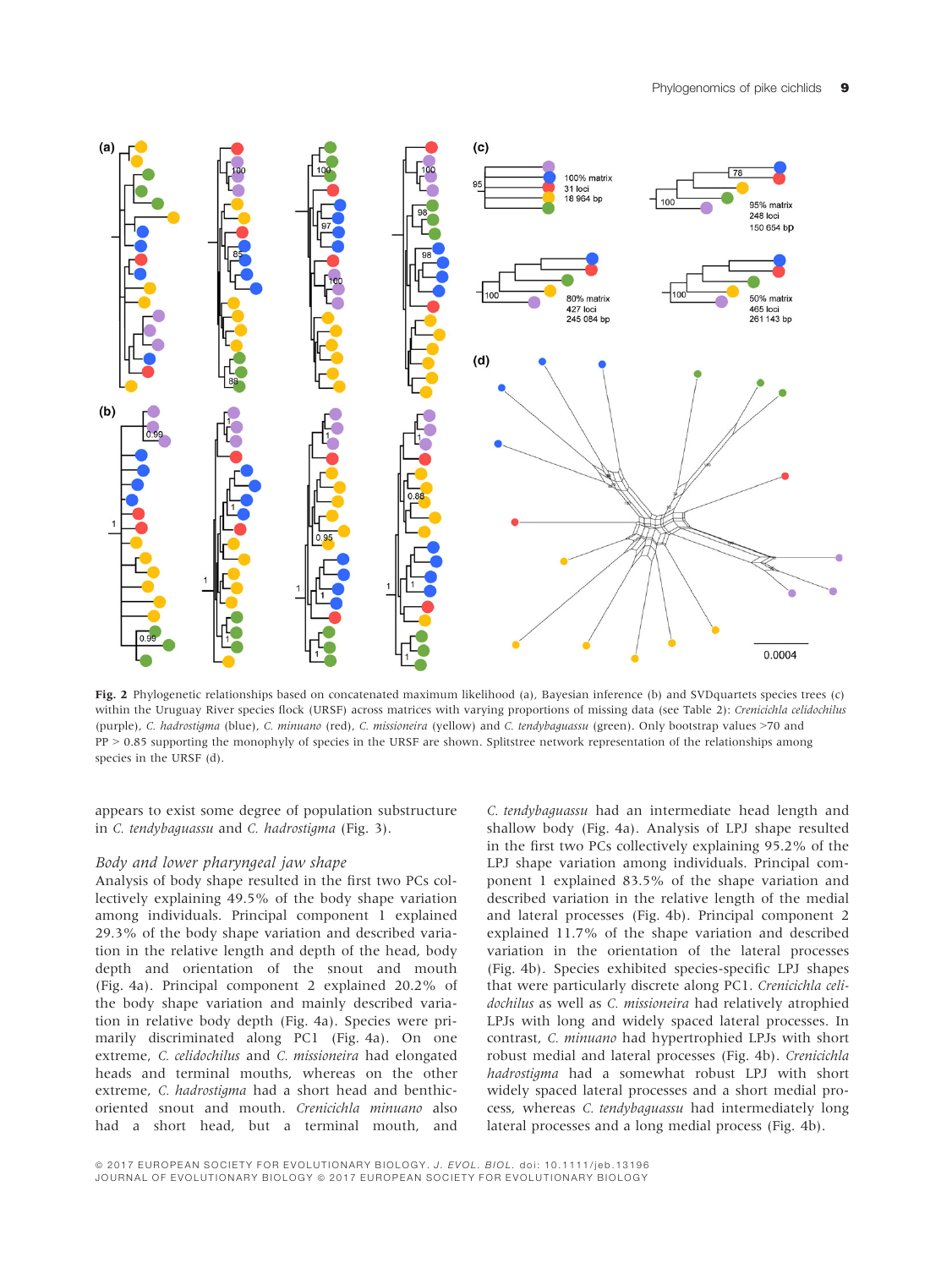

Fig. 3 Clustered fineRADstructure co-ancestry matrix. The highest levels of co-ancestry are indicated in black and purple. The lowest levels of co-ancestry sharing are indicated by yellow colours.

Population-level phylomorphospace indicates that some species, such as Crenicichla hadrostigma and C. tendybaguassu, exhibit little body and LPJ shape variation among populations (Fig. 4c,d). Crenicichla celidochilus exhibits more variation in LPJ shape among populations than in body shape (Fig. 4c,d). The C. minuano population from the Cuareim River Basin were deeper-bodied than those from the Negro River Basin (Fig. 3c). The C. missioneira populations from the Uruguay and Queguay rivers were more elongated than those from the other populations (Fig. 4c), whereas populations from the Cuareim, Uruguay, Queguay and Negro rivers had LPJs with more widely spaced lateral processes (Fig. 4d).

#### Gut contents

Gut contents were different among species, particularly in the relative consumption of fishes, molluscs

and periphyton (Fig. 4e). Crenicichla missioneira consumed primarily fishes, but also insects and crustaceans (Fig. 4e). The remaining four species specialized on specific types of prey. Crenicichla celidochilus consumed almost exclusively fishes (i.e. 91% by volume). In contrast, C. minuano consumed primarily molluscs (i.e. bivalves and snails; 73% by volume; Fig. 4e). Crenicichla tendybaguassu consumed almost exclusively insects (i.e. 90% by volume; Fig. 4e), and C. hadrostigma also consumed primarily insects, but was the only species to consume a large fraction of periphyton (i.e. 26% by volume; Fig. 4e). Schoener's and Pianka's measures of niche overlap indicated that most pairwise dietary overlaps were low, with the exception of high overlap between C. missioneira and C. celidochilus and between C. hadrostigma and C. tendybaguassu (Table 3).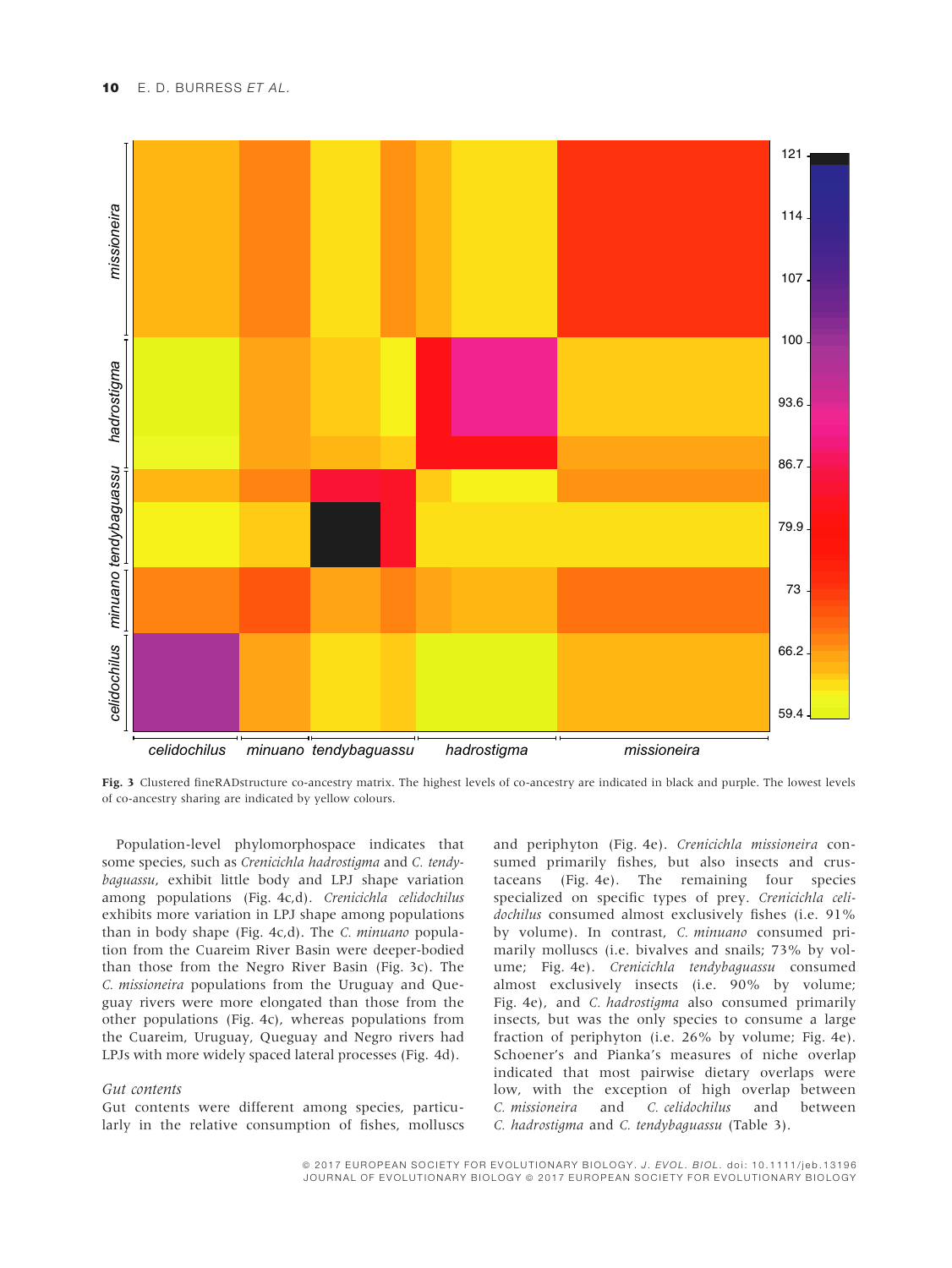

Fig. 4 Body (a) and lower pharyngeal jaw (LPJ; (b) shape among members of the Uruguay River species flock. Wire frames depict the shape changes along each axis. Asterisks depict individuals used in phylogenomic analyses. Population-level phylomorphospace depicting the direction and magnitude of body (c) and LPJ (d) shape change along branches of the maximum-likelihood phylogeny. Each point represents an individual. Phylomorphospace is based on a reduced data set including only the voucher specimens used in the UCE analyses (those denoted with asterisks in panels a,b). Bar plot summarizing gut content analyses of the URSF (e). Representatives of the body and LPJ morphologies of the URSF (f): Crenicichla celidochilus (purple), C. missioneira (yellow), C. tendybaguassu (green), C. hadrostigma (blue) and C. minuano (red).

# **Discussion**

#### Phylogenomics of Crenicichla

We inferred a phylogenomic hypothesis that is in part consistent with previous morphological and molecular studies. Our phylogeny recovers all Crenicichla species groups as monophyletic, but includes novel relationships among species groups. These relationships were well supported and consistent across phylogenetic methods and varying levels of missing data.

The five species groups within Crenicichla were recognized based on morphology, colour pattern and meristics (Pialek et al., 2012 and references therein). Previous molecular studies support the monophyly of these species groups; however, they exhibit disagreement about the relationships among them (Fig. S1). We recovered novel relationships among the major species groups; it is most noteworthy that the type species, C. macrophthalma, has a sister relationship with the C. reticulata species group. This result was consistent between concatenated (ML and BI) and species tree analyses, and across matrices of various degrees of missing data (Figs S3, S4 and S5). In previous studies, the position of C. macrophthalma was either completely unresolved (i.e. Kullander et al., 2010) or recovered as the sister lineage to the C. lacustris species group (i.e. Pialek et al., 2012). Crenicichla macrophthalma is an Amazonian species; thus, geographically, being allied with a species group consisting of almost exclusively Amazonian species (i.e. the C. reticulata species group) is more likely than being allied with species group consisting of exclusively subtropical species (i.e. the C. lacustris species group).

The positions of the C. wallacii species group and Teleocichla clade have been particularly problematic in previous studies based largely on mitochondrial loci (Kullander et al., 2010; Pialek et al., 2012). Teleocichla was originally distinguished from Crenicichla based on morphology, such as their curved snouts and small mouths (Kullander, 1988), although Ploeg (1991) considered Teleocichla as part of the C. wallacii species group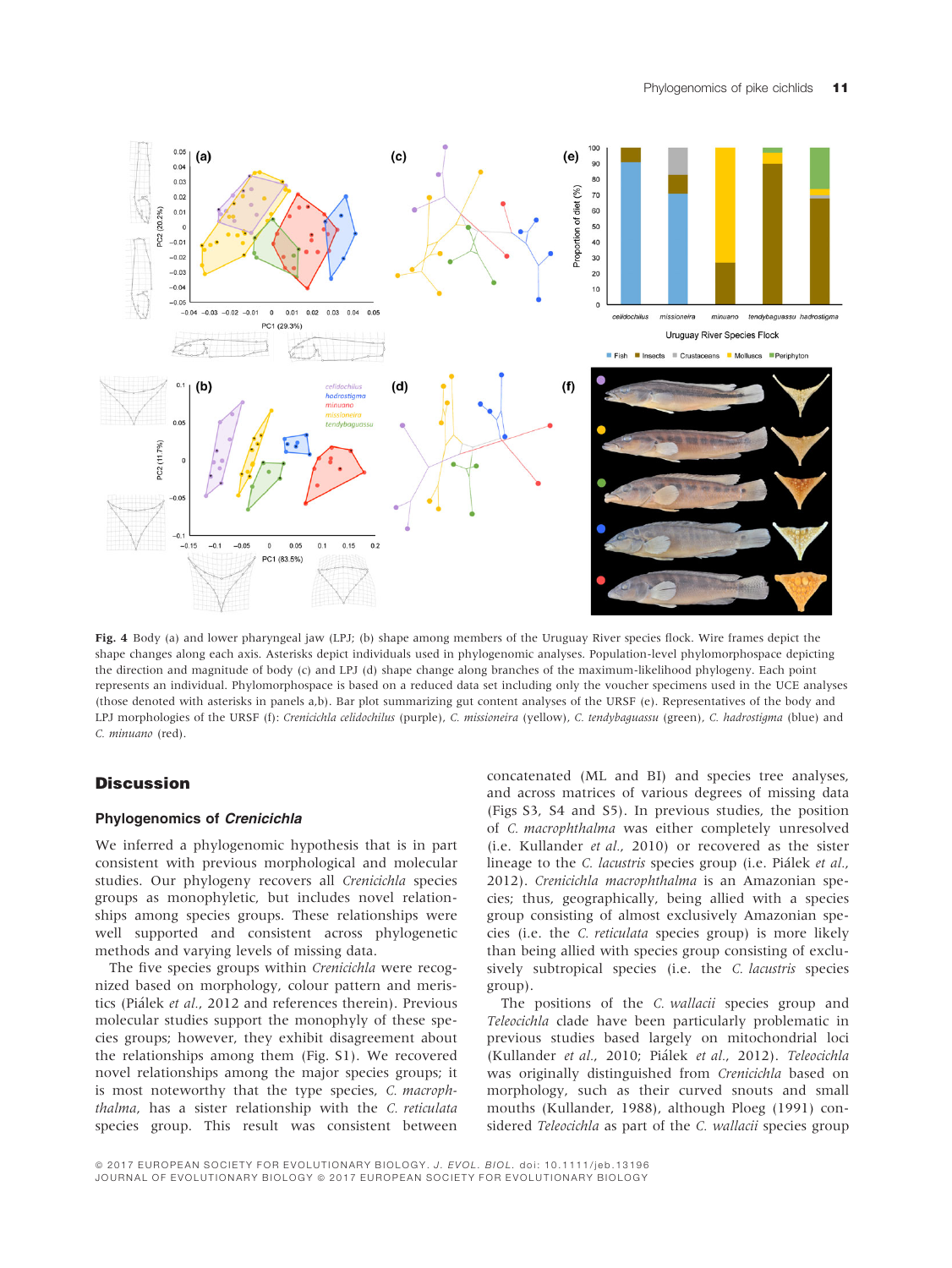|               | celidochilus | missioneira | minuano | tendybaguassu | hadrostigma |
|---------------|--------------|-------------|---------|---------------|-------------|
| celidochilus  |              | 0.80        | 0.09    | 0.09          | 0.09        |
| missioneira   | 0.97         |             | 0.12    | 0.12          | 0.14        |
| minuano       | 0.03         | 0.06        |         | 0.34          | 0.31        |
| tendybaguassu | 0.10         | 0.16        | 0.42    |               | 0.75        |
| hadrostigma   | 0.09         | 0.16        | 0.38    | 0.95          |             |

Table 3 Pairwise Schoener's (above diagonal) and Pianka's (below diagonal) niche overlap indices within the Uruguay River species flock based on gut content analysis.

also based on morphology, focusing on their shared diminutive body sizes. We recovered the C. wallacii species group as the sister group to the clade containing the C. lugubris and C. saxatilis species groups, and the Teleocichla clade as the sister group to the clade containing those three species groups (Fig. 1) as in Pialek et al. (2012). These relationships were consistent between concatenated (ML and BI) and species tree analyses and across matrices of various degrees of missing data (Figs S3, S4 and S5). Members of the C. wallacii species group often inhabit leaf litter within small creeks (Montaña & Winemiller, 2009), whereas Teleocichla inhabit rocky rapids of large rivers (Kullander, 1988; Varella et al., 2016). Therefore, these two groups likely evolved small body sizes in parallel; however, their positions in the phylogeny also suggest that small body sizes may have evolved once followed by the evolution of large-bodied species.

#### The rapid rise of species flocks

The rise of species flocks in lakes is a hallmark of cichlid evolution, including extensive radiations throughout East Africa (Wagner et al., 2012, 2013; Seehausen, 2015) as well as small radiations in Africa and Middle America (Schliewen et al., 2001; Elmer et al., 2014; Ford et al., 2016); however, such modes of evolution are conspicuously absent from rivers, which tend to be immigration-assembled rather than speciationassembled (Seehausen, 2015). Species flocks did arise in the lower Congo River (Schwarzer et al., 2011, 2012; Stiassny & Alter, 2015), with the species likely diversifying in allopatry via isolation among rapids and other hydrological and topographical barriers. However, these clades do not exhibit dramatic patterns of morphological and ecological diversification associated with lakedwelling adaptive radiations (Schwarzer et al., 2011, 2012; Seehausen, 2015; Stiassny & Alter, 2015; Alter et al., 2017).

In previous analyses, based largely on mitochondrial loci, the relationships among species as well as the monophyly of species within the URSF were unresolved (Kullander et al., 2010; Piálek et al., 2012), and this poor resolution was largely attributed to their shallow divergence times (~1.2 My; Piálek et al., 2012). Using hundreds of UCE loci, we show that most species are monophyletic with high support; however, the

relationships among species remain elusive (Fig. 2). For example, C. missioneira and C. minuano were the only species not recovered as monophyletic by the Splitstree network (Fig. 2d), and the clustered co-ancestry analysis based on SNPs extracted from UCE loci revealed a higher genetic affinity between them, as indicated by the relatively large shared co-ancestry between individuals from these two species. Other species (i.e. C. tendybaguassu and C. celidochilus), on the other hand, showed long and well-supported branches in the Splitstree network analysis coupled with large amounts of shared coancestry among all their individuals. These variable levels of intrapopulation co-ancestry are likely a reflection of differences in evolutionary and demographic histories, such as different degrees of isolation, local selection regimes or effective population sizes (Malinsky et al., 2016; Egger et al., 2017).

In combination with species-specific head and pharyngeal jaw morphologies and associated trophic roles, our molecular results are consistent with ecologically based speciation among incipient species. In particular, the lack of accumulation of significant genetic differentiation among species, and considerable recent shared ancestry between some individuals, suggests that there is likely gene flow within the URSF. Furthermore, the reticulation observed in the phylogenetic network between C. missioneira and C. minuano could be due to events such as hybridization or recombination, among others (Huson & Bryant, 2006). Hybridization often occurs after colonization events and may predispose populations to adaptive radiation by increasing their responses to disruptive and divergent selection (Seehausen, 2004). In these situations, hybridization likely generates (or maintains) sufficient genomic variation, including at functional loci and, by extension, ecologically relevant traits that would permit populations to explore available adaptive peaks. For example, hybrids are often ecologically different than either parent species (Parsons et al., 2011) and therefore have different potential to utilize opportunities afforded by the environment that can ultimately lead to the colonization of different adaptive peaks (Seehausen, 2004; Genner & Turner, 2012). Therefore, hybridization has not only played an important role in the adaptive radiations in Lakes Malawi (Joyce et al., 2011; Malinsky et al., 2017) and Tanganyika (Salzburger et al., 2002; Koblmüller et al., 2010; Meyer et al., 2015, 2017), but also it has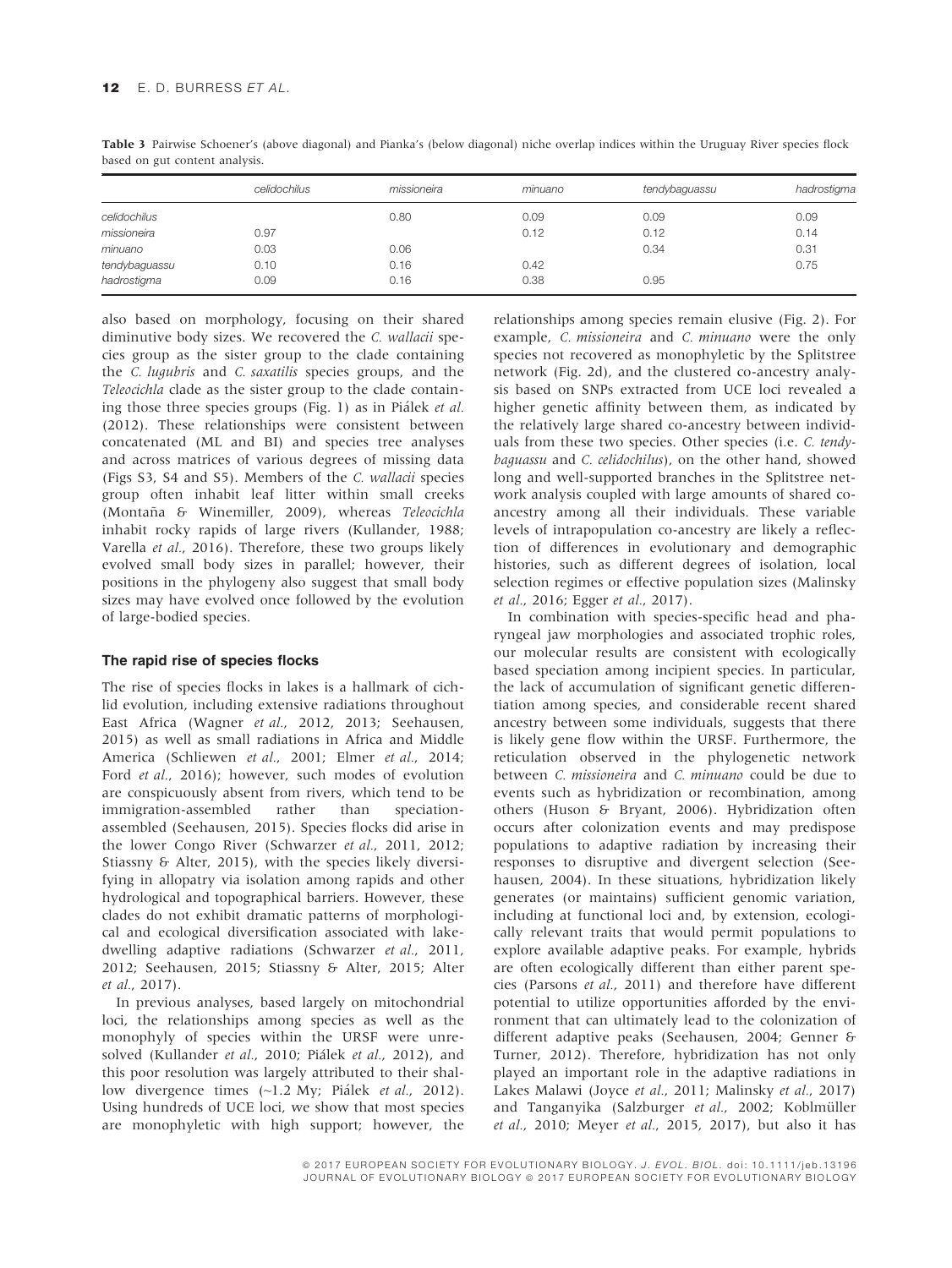been hypothesized that it may serve as major substrate from which adaptive radiations arise (Seehausen, 2005).

#### Rapid ecological diversification

After the colonization of lakes, cichlids have repeatedly diversified into species-rich assemblages that exhibit dramatic morphological and ecological diversity, and in many cases, similar suites of ecomorphs have arisen in each lake (Wagner et al., 2012; Seehausen, 2015). We show that a small radiation of five riverine species of Crenicichla have rapidly diversified into five discrete ecomorphs associated with different trophic roles (Fig. 3). This diversity arose rapidly, such that these species are more ecologically differentiated than they are genetically differentiated, likely representing incipient ecological speciation. Furthermore, this clade has diversified along familiar environmental gradients.

Adaptive radiations among lake-dwelling cichlids have used a few ecological axes extensively and repeatedly during their proliferation, namely the benthic-topelagic habitat axis and the soft-bodied-to-hard-shelled prey axis (Kidd et al., 2006; Cooper et al., 2010; Muschick et al., 2012; Hulsey et al., 2013; Kusche et al., 2014; Seehausen & Wagner, 2014). The URSF has utilized both of these axes during their radiation. Although most species are associated with benthic habitat and benthic-oriented prey items such as insects, molluscs and periphyton, C. celidochilus specializes upon small schooling fishes that occupy open waters (i.e. Characidae; Burress et al., 2013a). Likewise, although most species consume either soft-bodied prey items or fishes, C. minuano specializes upon molluscs, including both bivalves and snails (Burress et al., 2013a). Crenicichla missioneira is intermediate along both axes. For example, they consume a mixture of benthic- and pelagic-oriented fishes as well as moderately hard-bodied macrocrustaceans (Burress et al., 2013a). Although C. minuano and C. missioneira are each other's closest relatives (Fig. 2), they have dramatically different head and LPJ morphologies associated with their highly divergent diets (Fig. 3).

The URSF exhibits highly specialized trophic adaptations that permit the exploitation of resources that would otherwise be inaccessible. For example, molluscs impose functional demands such as the necessity to generate sufficient biting force and the ability to withstand the associated structural stress incurred during the shell crushing process (Hulsey et al., 2008). These adaptations usually involve reinforcement of the pharyngeal jaw bones and the development of molariform teeth (Burress, 2016). Crenicichla minuano has one of the most robust LPJs among cichlids (Burress, 2015), characterized by short processes and relatively few, robust, molariform teeth (Fig. 3f), which are specialized for crushing the shells of bivalves and snails (Fig. 3e).

On the opposite end of the spectrum, piscivores often exhibit atrophied LPJs with long processes (Burress et al., 2015), which is likely in response to gape limitations imposed by pharyngeal jaws that can constrain feeding efficiency in piscivores (McGee et al., 2015). This morphology is exhibited by Crenicichla celidochilus, which is a specialist piscivore (Fig. 3). Lastly, hypertrophied lips, such as those exhibited by C. tendybaguassu, are a rare phenotype among cichlids; however, they have conspicuously evolved in all major clades of cichlids, including in Lakes Tanganyika, Malawi and Victoria (reviewed in Burress, 2015). Hypertrophied lips are also a polymorphism frequently associated with incipient species pairs (Elmer et al., 2010; Colombo et al., 2013; Manousaki et al., 2013; Machado-Schiaffino et al., 2014). Their trophic function is associated with foraging from rocky crevices (Baumgarten et al., 2015). Indeed, C. tendybaguassu consumes primarily rock-associated insects (Burress et al., 2013a; Fig. 3e).

Rapid transitions to herbivory are rare among fishes (Seehausen & Wagner, 2014), likely due to the physiological constraints associated with digesting nutrientpoor resources (Burress et al., 2016 and references therein); however, in Lakes Tanganyika and Malawi, cichlids have extensively diversified into primary producer-associated trophic roles such as algae grazers (Danley & Kocher, 2001; Wagner et al., 2009; Muschick et al., 2012), which, among other trophic roles, has led to convergence in trophic-associated morphologies in these two lakes (Kocher et al., 1993). The evolution of algae grazing is often associated with small, compact jaws (Winemiller et al., 1995) and sometimes jaws that are conspicuously benthic-oriented (Ford et al., 2016). Herbivory has also rapidly evolved within the URSF and in association with predictable changes in head, jaw and mouth morphology. Crenicichla hadrostigma grazes algae, probably directly from rock surfaces because their guts lacked detritus and sediment that might indicate a nongrazing mode of feeding (Fig. 3e) that characterizes many other geophagines (i.e. substrate sifting; Burress, 2015, 2016). Algae grazing has likely evolved in concert with their compact, benthicoriented jaws (Fig. 3a,f) as in lake-dwelling clades in which herbivory has rapidly evolved (Ford et al., 2016).

#### Species flocks replicated in lakes and rivers

We demonstrate that lake-like adaptive radiations have occurred among pike cichlids in the Uruguay River, where five species have evolved rapidly in syntopy in response to trophic-associated mechanisms. Seehausen (2015) discussed several factors that might explain the paucity of such adaptive radiations in rivers, including physical differences between lakes and rivers that might influence the ecological opportunities and therefore evolutionary results in each ecosystem. The obvious spatial disparity between rivers and lakes is the depth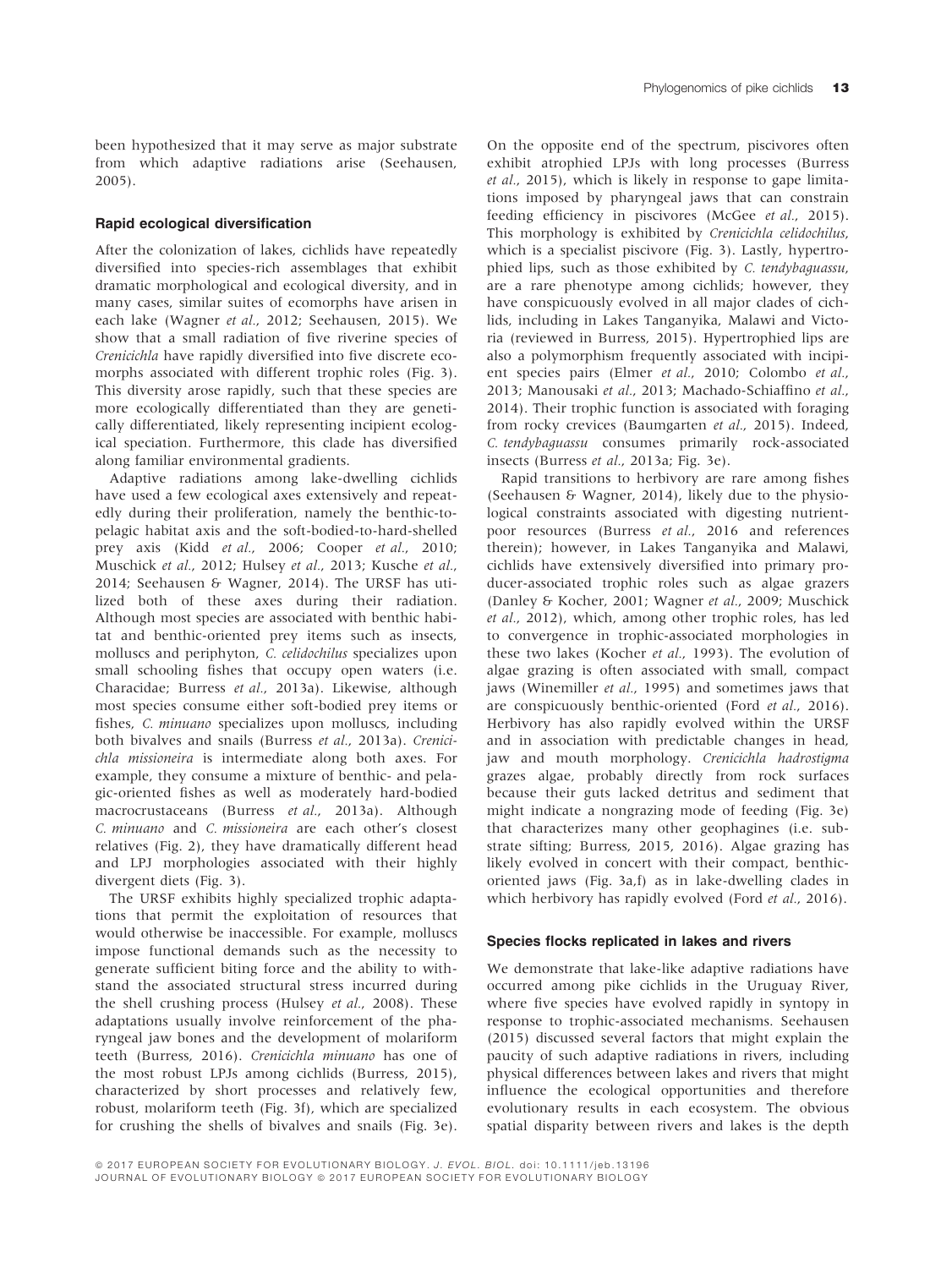dimension offered by lakes, which is hypothesized to play a major role during diversification of lake-dwelling cichlids (Seehausen & Magalhaes, 2010) and fishes in general (Seehausen & Wagner, 2014). Secondly, rocky shorelines and reefs associated with many of the East African Great Lakes may provide sufficient conditions for primary producer-associated trophic roles (e.g. algae grazers). Lastly, heterogeneous and unstable conditions associated with rivers are hypothesized to favour the evolution of omnivory (Jepsen & Winemiller, 2002 and references therein), and thus, there may not be suitable conditions for in situ ecological speciation and the subsequent evolution of specialization (Nosil, 2012). It is unclear how the URSF overcame these barriers, but several possibilities exist: (1) the paucity of other cichlid (and noncichlid) lineages in subtropical South American streams may have provided a competitive release (Albert et al., 2011), (2) their colonization of a unique adaptive optimum among Neotropical cichlids associated with elongate tubular bodies (López-Fernández et al., 2013) may have opened new evolutionary opportunities, (3) the shallow nature of the Uruguay River that may have permitted the evolution of primary producer-associated trophic roles and (4) gene flow that may maintain a diverse genetic substrate for selection (Seehausen, 2005) may have allowed this clade to overcome ecological and evolutionary constraints and thereby facilitated their attainment of novel adaptive opportunities. Whatever the case, the URSF lineage is an excellent example of a rapid and diverse cichlid radiation in a river system that in many ways parallels other cichlid radiations that are typically restricted to lacustrine environments.

#### Data archiving

Raw read data are archived in the NCBI Sequence Repository Archive (SRA; BioProject ID PRJNA396208), and concatenated and individual gene alignments are archived on Dryad (doi:10.5061/dryad.7qs13). Accession numbers for voucher specimens used in the molecular and morphological aspects of this study are available in the Supporting Information.

#### Acknowledgments

We are grateful to Mark Sabaj and Luiz Malabarba for kindly sharing tissues and Wilson S. Serra and Daniel Hernandez for assistance with fieldwork in Uruguay. Mark Sabaj kindly contributed the photograph of T. monogramma. Feedback from two anonymous reviewers and an Editor improved this paper. Fishes were collected in Uruguay in accordance with La Dirección Nacional de Recursos Acuáticos (DINARA) Permit #13/2014. This research was supported by the Jim Smith Endowment Fund from the Ohio Cichlid Association (to E.D.B) and National Science Foundation DEB #1354149 (to P.C.). This is Contribution No. 867 of the Auburn University Museum of Natural History.

#### **References**

- Albert, J.S., Bart, H.L. Jr & Reis, R.E. 2011. Species richness and cladal diversity. In: Historical Biogeography of Neotropical Freshwater Fishes (J.S. Albert & R.E. Reis, eds), pp. 89–104. University of California Press, Berkeley, California.
- Alter, S.E., Munshi-South, J. & Stiassny, M.L.J. 2017. Genomewide SNP data reveal cryptic phylogeographic structure and microallopatric divergence in a rapids-adapted clade of cichlids from the Congo River. Mol. Ecol. 26: 1401–1419.
- Arbour, J.H. & López-Fernández, H. 2014. Adaptive landscape and functional diversity of Neotropical cichlids: implications for the ecology and evolution of Cichlinae (Cichlidae; Cichliformes). J. Evol. Biol. 27: 2431–2442.
- Barluenga, M., Stölting, K.N., Salzburger, W., Muschick, M. & Meyer, A. 2006. Sympatric speciation in Nicaraguan crater lake cichlid fish. Nature 439: 719.
- Baumgarten, L., Machado-Schiaffino, G., Henning, F. & Meyer, A. 2015. What big lips are good for: on the adaptive function of repeatedly evolved hypertrophied lips of cichlid fishes. Biol. J. Linn. Soc. 115: 448–455.
- Bejerano, G., Pheasant, M., Makunin, I., Stephen, S., Kent, W.J., Mattick, J.S. et al. 2004. Ultraconserved elements in the human genome. Science 304: 1321-1325.
- Bolger, A.M., Lohse, M. & Usadel, B. 2014. Trimmomatic: a flexible trimmer for Illumina sequence data. Bioinformatics 30: 2114–2120.
- Burress, E.D. 2012. Food web structure of a subtropical South American stream with particular focus on the co-evolution of form and function in an endemic species flock (M.S. Thesis, Appalachian State University).
- Burress, E.D. 2015. Cichlid fishes as models of ecological diversification: patterns, mechanisms, and consequences. Hydrobiologia 748: 7–27.
- Burress, E.D. 2016. Ecological diversification associated with the pharyngeal jaw diversity of Neotropical cichlid fishes. J. Anim. Ecol. 85: 302–313.
- Burress, E.D., Duarte, A., Serra, W.S., Loueiro, M., Gangloff, M.M. & Siefferman, L. 2013a. Functional diversification within a predatory species flock. PLoS One 8: e80929.
- Burress, E.D., Duarte, A., Serra, W.S., Gangloff, M.M. & Siefferman, L. 2013b. Species-specific ontogenetic diet shifts among Neotropical Crenicichla: using stable isotopes and tissue stoichiometry. J. Fish Biol. <sup>82</sup>: 1904–1915.
- Burress, E.D., Duarte, A., Serra, W.S. & Loureiro, M. 2015. Rates of piscivory predict pharyngeal jaw morphology in a piscivorous lineage of cichlid fishes. Ecol. Freshw. Fish 25: 590–598.
- Burress, E.D., Holcomb, J.M. & Armbruster, J.W. 2016. Ecological clustering within a diverse minnow assemblage according to morphological, dietary and isotopic data. Freshw. Biol. 61: 328–339.
- Chakrabarty, P. 2004. Cichlid biogeography: comment and review. Fish Fish. 5: 97–119.
- Chifman, J. & Kubatko, L. 2014. Quartet inference from SNP data under the coalescent model. Bioinformatics 30: 3317-3324.
- Chifman, J. & Kubatko, L. 2015. Identifiability of the unrooted species tree topology under the coalescent model with timereversible substitution processes, site-specific rate variation, and invariable sites. J. Theor. Biol. 374: 35–47.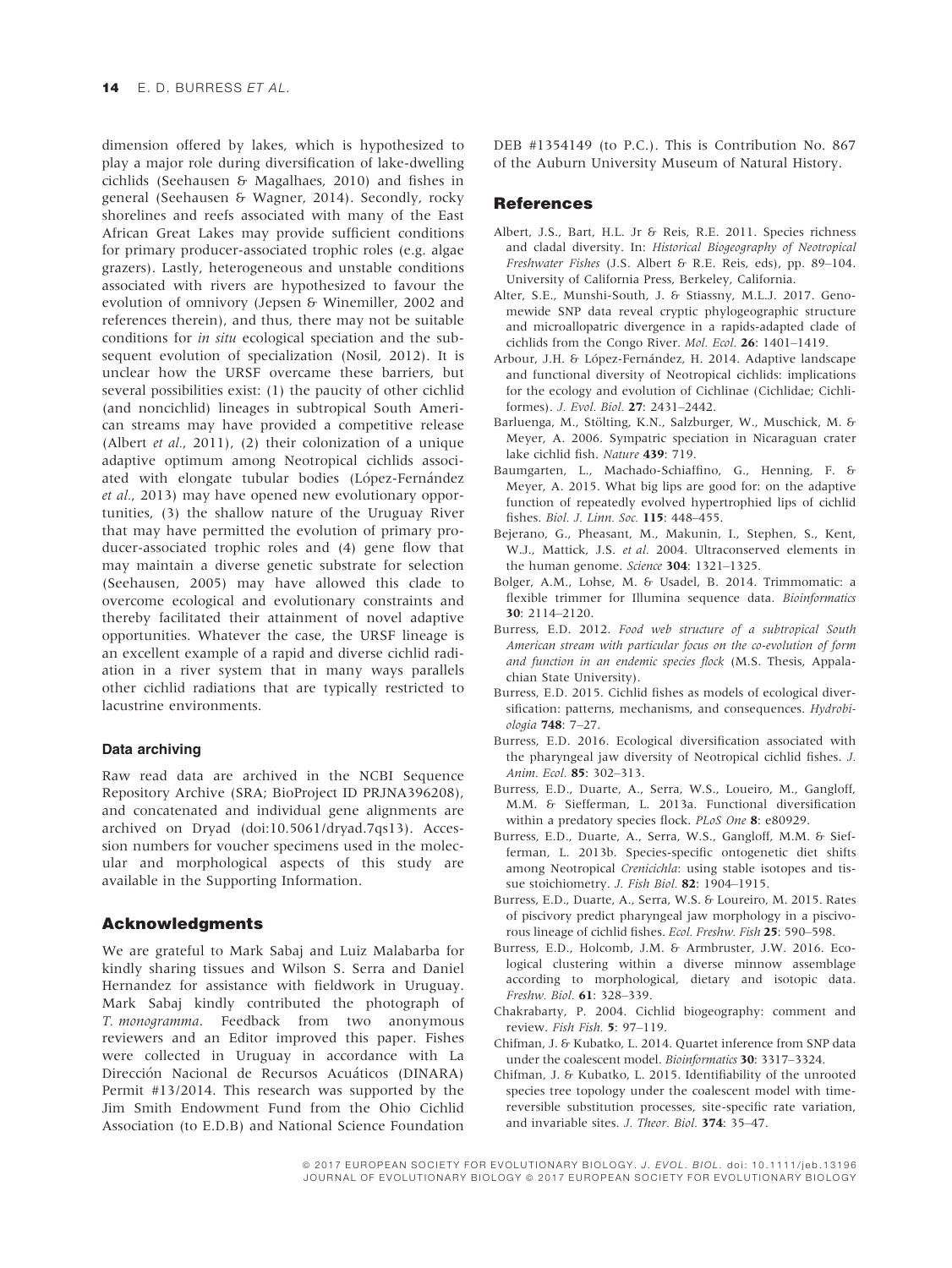- Colombo, M., Diepeveen, E.T., Muschick, M., Santos, M.E., Indermaur, A., Boileau, N. et al. 2013. The ecological and genetic basis of convergent thick-lipped phenotypes in cichlid fishes. Mol. Ecol. 22: 670–684.
- Cooper, W.J., Parsons, K., McIntyre, A., Kern, B., McGee-Moore, A. & Albertson, R.C. 2010. Bentho-pelagic divergence of cichlid feeding architecture was prodigious and consistent during multiple adaptive radiations within African rift-lakes. PLoS One 5: e9551.
- Crawford, N.G. & Faircloth, B.C. 2014. Cloudforest: code to calculate species trees from large genomic datasets. [https://](https://doi.org/10.5281/zenodo.12259) [doi.org/10.5281/zenodo.12259](https://doi.org/10.5281/zenodo.12259).
- Danley, P.D. & Kocher, T.D. 2001. Speciation in rapidly diverging systems: lessons from Lake Malawi. Mol. Ecol. 10: 1075– 1086.
- Egger, B., Rösti, M., Böhne, A., Roth, O. & Salzburger, W. 2017. Demography and genome divergence of lake and stream populations of an East African cichlid fish. Mol. Ecol. 26: 5016–5030.
- Elmer, K.R., Lehtonen, T.K., Kautt, A.F., Harrod, C. & Meyer, A. 2010. Rapid sympatric ecological differentiation of crater lake cichlid fishes within historic times. BMC Biol. 8: 1.
- Elmer, K.R., Fan, S., Kusche, H., Spreitzer, M.L., Kautt, A.F., Franchini, P. et al. 2014. Parallel evolution of Nicaraguan crater lake cichlid fishes via non-parallel routes. Nat. Comm. 5: 5168.
- Faircloth, B.C. 2016. PHYLUCE is a software package for the analysis of conserved genomic loci. Bioinformatics 32: 786– 788.
- Faircloth, B.C. & Glenn, T.C. 2012. Not all sequence tags are created equal: designing and validating sequence identification tags robust to indels. PLoS One 7: e42543.
- Faircloth, B.C., McCormack, J.E., Crawford, N.G., Harvey, M.G., Brumfield, R.T. & Glenn, T.C. 2012. Ultraconserved elements anchor thousands of genetic markers spanning multiple evolutionary timescales. Syst. Biol. 61: 717–726.
- Faircloth, B.C., Sorenson, L., Santini, F. & Alfaro, M.E. 2013. A phylogenomic perspective on the radiation of ray-finned fishes based upon targeted sequencing of ultraconserved elements (UCEs). PLoS One 8: e65923.
- Feilich, K.L. 2016. Correlated evolution of body and fin morphology in the cichlid fishes. Evolution 70: 2247–2267.
- Ford, A.G., Rüber, L., Newton, J., Dasmahapatra, K.K., Balarin, J.D., Bruun, K. et al. 2016. Niche divergence facilitated by fine-scale ecological partitioning in a recent cichlid fish adaptive radiation. Evolution 70: 2718–2735.
- Friedman, M., Keck, B.P., Dornburg, A., Eytan, R.I., Martin, C.H., Hulsey, C.D. et al. 2013. Molecular and fossil evidence place the origin of cichlid fishes long after Gondwanan rifting. Proc. R. Soc. B 280: 20131733.
- Genner, M.J. & Turner, G.F. 2012. Ancient hybridization and phenotypic novelty within Lake Malawi's cichlid fish radiation. Mol. Biol. Evol. 29: 195–206.
- Genner, M.J., Seehausen, O., Lunt, D.H., Joyce, D.A., Shaw, P.W., Carvalho, G.R. et al. 2007. Age of cichlids: new dates for ancient lake fish radiations. Mol. Biol. Evol. 24: 1269–1282.
- Gotelli, N.J. 2000. Null model analysis of species co-occurrence patterns. Ecology 81: 2606–2621.
- Grabherr, M.G., Haas, B.J., Yassour, M., Levin, J.Z., Thompson, D.A., Amit, I. et al. 2011. Full-length transcriptome assembly from RNA-Seq data without a reference genome. Nat. Biotechnol. 29: 644–652.
- Grossman, G.D. 1986. Food resources partitioning in a rocky intertidal fish assemblage. J. Zool. 1: 317–355.
- Grossman, G.D., Moyle, P.B. & Whitaker, J.O. Jr 1982. Stochasticity in structural and functional characteristics of an Indiana stream fish assemblage: a test of community theory. Am. Nat. 120: 423–454.
- Huelsenbeck, J.P. & Ronquist, F. 2001. MrBayes: Bayesian inference of phylogeny. Bioinformatics 17: 754–755.
- Hulsey, C.D., Roberts, R.J., Lin, A.S., Guldberg, R. & Streelman, J.T. 2008. Convergence in a mechanically complex phenotype: detecting structural adaptations for crushing in cichlid fish. Evolution 62: 1587–1599.
- Hulsey, C.D., Roberts, R.J., Loh, Y.H., Rupp, M.F. & Streelman, J.T. 2013. Lake Malawi cichlid evolution along a benthic/ limnetic axis. Ecol. Evol. 3: 2262–2272.
- Huson, D.H. & Bryant, D. 2006. Application of phylogenetic networks in evolutionary studies. Mol. Biol. Evol. 23: 254– 267.
- Jepsen, D.B. & Winemiller, K.O. 2002. Structure of tropical river food webs revealed by stable isotope ratios. Oikos 96: 46–55.
- Joyce, D.A., Lunt, D.H., Genner, M.J., Turner, G.F., Bills, R. & Seehausen, O. 2011. Repeated colonization and hybridization in Lake Malawi cichlids. Curr. Biol. 21: R108–R109.
- Katoh, K. & Standley, D.M. 2013. MAFFT multiple sequence alignment software version 7: improvements in performance and usability. Mol. Biol. Evol. 30: 772–780.
- Kidd, M.R., Kidd, C.E. & Kocher, T.D. 2006. Axes of differentiation in the bower-building cichlids of Lake Malawi. Mol. Ecol. 15: 459–478.
- Koblmüller, S., Egger, B., Sturmbauer, C. & Sefc, K.M. 2010. Rapid radiation, ancient incomplete lineage sorting and ancient hybridization in the endemic Lake Tanganyika cichlid tribe Tropheini. Mol. Phylogenet. Evol. 55: 318–334.
- Kocher, T.D., Conroy, J.A., McKaye, K.R. & Stauffer, J.R. 1993. Similar morphologies of cichlid fish in Lakes Tanganyika and Malawi are due to convergence. Mol. Phylogenet. Evol. 2: 158–165.
- Kullander, S.O. 1988. Teleocichla, a new genus of South American rheophilic cichlid fishes with six new species (Teleostei: Cichlidae). Copeia 1988: 196–230.
- Kullander, S.O. & Lucena, C.A.S. 2006. A review of the species of Crenicichla (Teleostei: Cichlidae) from the Atlantic coastal rivers of southeastern Brazil from Bahia to Rio Grande do Sul States, with descriptions of three new species. Neotrop. Ichthyol. 4: 127–146.
- Kullander, S.O., Norén, M., Friðriksson, G.B. & Lucena, C.A.S. 2010. Phylogenetic relationships of species of Crenicichla (Teleostei: Cichlidae) from southern South America based on the mitochondrial cytochrome b gene. J. Zool. Syst. Evol. Res. 48: 248–258.
- Kusche, H., Recknagel, H., Elmer, K.R. & Meyer, A. 2014. Crater lake cichlids individually specialize along the benthic– limnetic axis. Ecol. Evol. 4: 1127–1139.
- Lawson, D.J., Hellenthal, G., Myers, S. & Falush, D. 2012. Inference of population structure using dense haplotype data. PLoS Genet. 8: e1002453.
- Li, H. & Durbin, R. 2009. Fast and accurate short read alignment with Burrows-Wheeler transform. Bioinformatics 25: 1754–1760.
- Li, H., Handsaker, B., Wysoker, A., Fennell, T., Ruan, J., Homer, N. et al. 2009. The sequence alignment/map format and SAMtools. Bioinformatics 25: 2078–2079.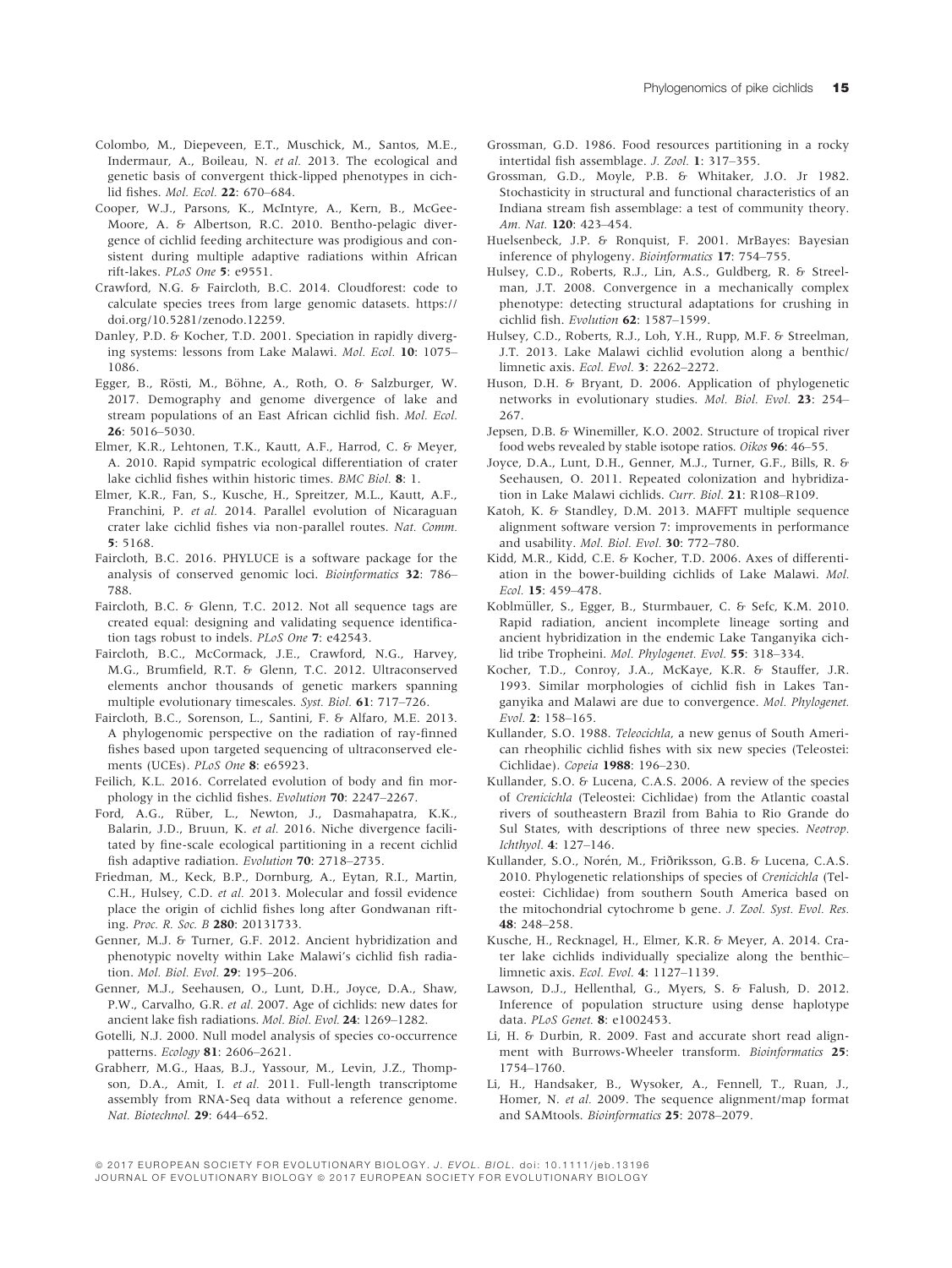- López-Fernández, H., Winemiller, K.O. & Honeycutt, R.L. 2010. Multilocus phylogeny and rapid radiations in Neotropical cichlid fishes (Perciformes: Cichlidae: Cichlinae). Mol. Phylogenet. Evol. 55: 1070–1086.
- López-Fernández, H., Arbour, J.H., Winemiller, K.O. & Honeycutt, R.L. 2013. Testing for ancient adaptive radiations in neotropical cichlid fishes. Evolution 67: 1321–1337.
- de Lucena, C.A.S. 2007. Two new species of the genus Crenicichla Heckel, 1840 from the upper rio Uruguay drainage (Perciformes: Cichlidae). Neotrop. Ichthyol. 5: 449–456.
- de Lucena, C.A.S. & Kullander, S.O. 1992. The Crenicichla (Teleostei: Cichlidae) species of the Uruguai River drainage in Brazil. Ichthyol. Explor. Fresh. 3: 97–192.
- Machado-Schiaffino, G., Henning, F. & Meyer, A. 2014. Species-specific differences in adaptive phenotypic plasticity in an ecologically relevant trophic trait: hypertrophic lips in Midas cichlid fishes. Evolution 68: 2086–2091.
- Maddison, W.P. 1991. Squared-change parsimony reconstructions of ancestral states for continuous-valued characters on a phylogenetic tree. Syst. Biol. 40: 304–314.
- Maddison, W.P. & Maddison, D.R. 2011. Mesquite: a modular system for evolutionary analysis. 2011; Version 2.75.
- Malinsky, M., Trucchi, E., Lawson, D. & Falush, D. 2016. RADpainter and fineRADstructure: population inference from RADseq data. BioRxiv 057711. [https://doi.org/10.1101/](https://doi.org/10.1101/057711) [057711.](https://doi.org/10.1101/057711)
- Malinsky, M., Svardal, H., Tyers, A.M., Miska, E.A., Genner, M.J., Turner, G.F. et al. 2017. Whole genome sequences of Malawi cichlids reveal multiple radiations interconnected by gene flow. BioRxiv 143859.<https://doi.org/10.1101/143859>
- Manousaki, T., Hull, P.M., Kusche, H., Machado-Schiaffino, G., Franchini, P. & Harrod, C. 2013. Parsing parallel evolution: ecological divergence and differential gene expression in the adaptive radiations of thick-lipped Midas cichlid fishes from Nicaragua. Mol. Ecol. 22: 650-669.
- Marcais, G. & Kingsford, C. 2011. A fast, lock-free approach for efficient parallel counting of occurrences of k-mers. Bioinformatics 27: 764–770.
- Martin, C.H., Cutler, J.S., Friel, J.P., Dening Touokong, C., Coop, G. & Wainwright, P.C. 2015. Complex histories of repeated gene flow in Cameroon crater lake cichlids cast doubt on one of the clearest examples of sympatric speciation. Evolution 69: 1406–1422.
- Matschiner, M., Musilová, Z., Barth, J.M., Starostová, Z., Salzburger, W., Steel, M. et al. 2017. Bayesian phylogenetic estimation of clade ages supports trans-Atlantic dispersal of cichlid fishes. Syst. Biol. 66: 3–22.
- McGee, M.D., Borstein, S.R., Neches, R.Y., Buescher, H.H., Seehausen, O. & Wainwright, P.C. 2015. A pharyngeal jaw evolutionary innovation facilitated extinction in Lake Victoria cichlids. Science 350: 1077–1079.
- McKenna, A., Hanna, M., Banks, E., Sivachenko, A., Cibulskis, K., Kernytsky, A. et al. 2010. The genome analysis toolkit: a MapReduce framework for analyzing next-generation DNA sequencing data. Genome Res. 20: 1297-1303.
- McMahan, C.D., Chakrabarty, P., Sparks, J.S., Smith, W.L. & Davis, M.P. 2013. Temporal patterns of diversification across global cichlid biodiversity (Acanthomorpha: Cichlidae). PLoS One 8: e71162.
- Meier, J.I., Marques, D.A., Mwaiko, S., Wagner, C.E., Excoffier, L. & Seehausen, O. 2017. Ancient hybridization fuels rapid cichlid fish adaptive radiations. Nat. Commun. 8: 14363.
- Meyer, B.S., Matschiner, M. & Salzburger, W. 2015. A tribal level phylogeny of Lake Tanganyika cichlid fishes based on a genomic multi-marker approach. Mol. Phylogenet. Evol. 83: 56–71.
- Meyer, B.S., Matschiner, M. & Salzburger, W. 2017. Disentangling incomplete lineage sorting and introgression to refine species-tree estimates for Lake Tanganyika cichlid fishes. Syst. Biol. 66: 531–550.
- Montaña, C.G. & Winemiller, K.O. 2009. Comparative feeding ecology and habitats use of Crenicichla species (Perciformes: Cichlidae) in a Venezuelan floodplain river. Neotrop. Ichthyol. 7: 267–274.
- Muschick, M., Indermaur, A. & Salzburger, W. 2012. Convergent evolution within an adaptive radiation of cichlid fishes. Curr. Biol. 22: 2362–2368.
- Newman, C.E. & Austin, C.C. 2016. Sequence capture and next-generation sequencing of ultraconserved elements in a large-genome salamander. Mol. Ecol. 25: 6162–6174.
- Nosil, P. 2012. Ecological Speciation. Oxford University Press, Oxford.
- Parsons, K.J., Son, Y.H. & Albertson, R.C. 2011. Hybridization promotes evolvability in African cichlids: connections between transgressive segregation and phenotypic integration. Evol. Biol. 38: 306-315.
- Piálek, L., Říčan, O., Casciotta, J., Almirón, A. & Zrzavý, J. 2012. Multilocus phylogeny of Crenicichla (Teleostei: Cichlidae), with biogeography of the C. lacustris group: species flocks as a model for sympatric speciation in rivers. Mol. Phylogenet. Evol. **62**: 46-61.
- Piálek, P., Dragova, K., Casciotta, J., Almirón, A. & Říčan, O. 2015. Description of two new species of Crenicichla (Teleostei: Cichlidae) from the lower Iguazu River with a taxonomic reappraisal of C. iguassuensis, C. tesay, and C. yaha. Historia Nat. 5: 5–27.
- Pianka, E.R. 1973. The structure of lizard communities. Annu. Rev. Ecol. Evol. Syst. 4: 53–74.
- Ploeg, A. 1991. Revision of the South American Cichlid Genus Crenicichla Heckel, 1840 with Descriptions of Fifteen new Species and Considerations on Species Groups, Phylogeny and Biogeography (Pisces, Perciformes, Cichlidae). Universiteit van Amsterdam, Academisch Proefschrift.
- Rambaut, A., Suchard, M.A., Xie, D. & Drummond, A.J. 2014. Tracer v.1.6- MCMC Trace Analysis Tool. [http://beast.bio.e](http://beast.bio.ed.ac.uk/Tracer) [d.ac.uk/Tracer.](http://beast.bio.ed.ac.uk/Tracer)
- Reclus, E. 1893. The Earth and Its Inhabitants: South America, Vol. 2, Amazonia and La Plata. Appleton and Company, New York, NY, USA.
- Revell, L.J., Johnson, M.A., Schulte, J.A., Kolbe, J.J. & Losos, J.B. 2007. A phylogenetic test for adaptive convergence in rock-dwelling lizards. Evolution 61: 2898–2912.
- Rohland, N. & Reich, R. 2012. Cost-effective, high-throughput DNA sequencing libraries for multiplexed target capture. Genome Res. 22: 939-946.
- Rohlf, F.J. 2004. tpsUtil, version 1.44. State University of New York, Stony Brook.
- Rohlf, F.J. 2006. tpsDig2, version 2.1. State University of New York, Stony Brook.
- Rohlf, F.J. 2007. tpsRelw, version 1.45. Department of Ecology and Evolution, State University of New York, Stony Brook.
- Ronquist, F. & Huelsenbeck, J.P. 2003. MRBAYES 3: Bayesian phylogenetic under mixed models. Bioinformatics 19: 1572– 1574.